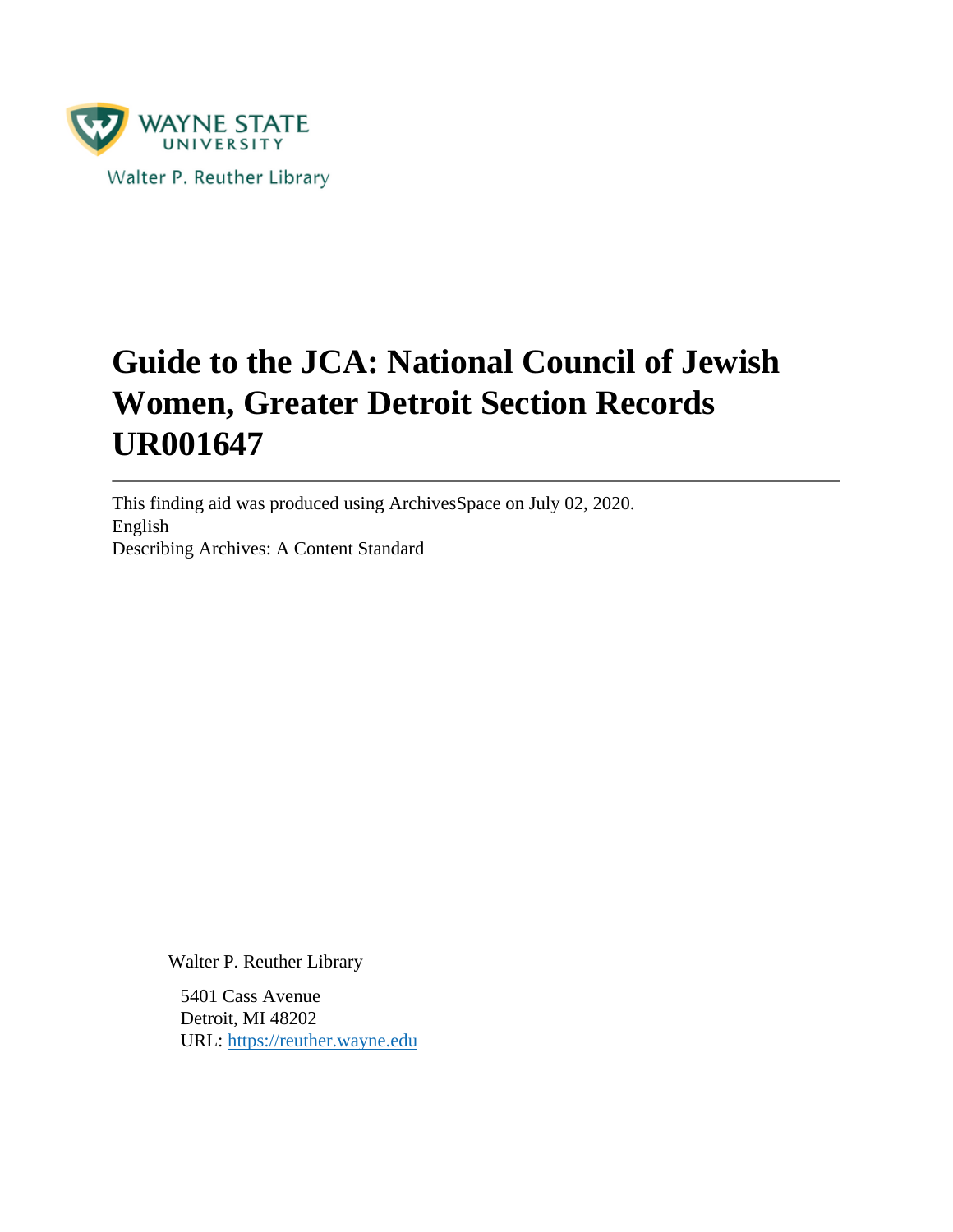## <span id="page-1-0"></span>**Table of Contents**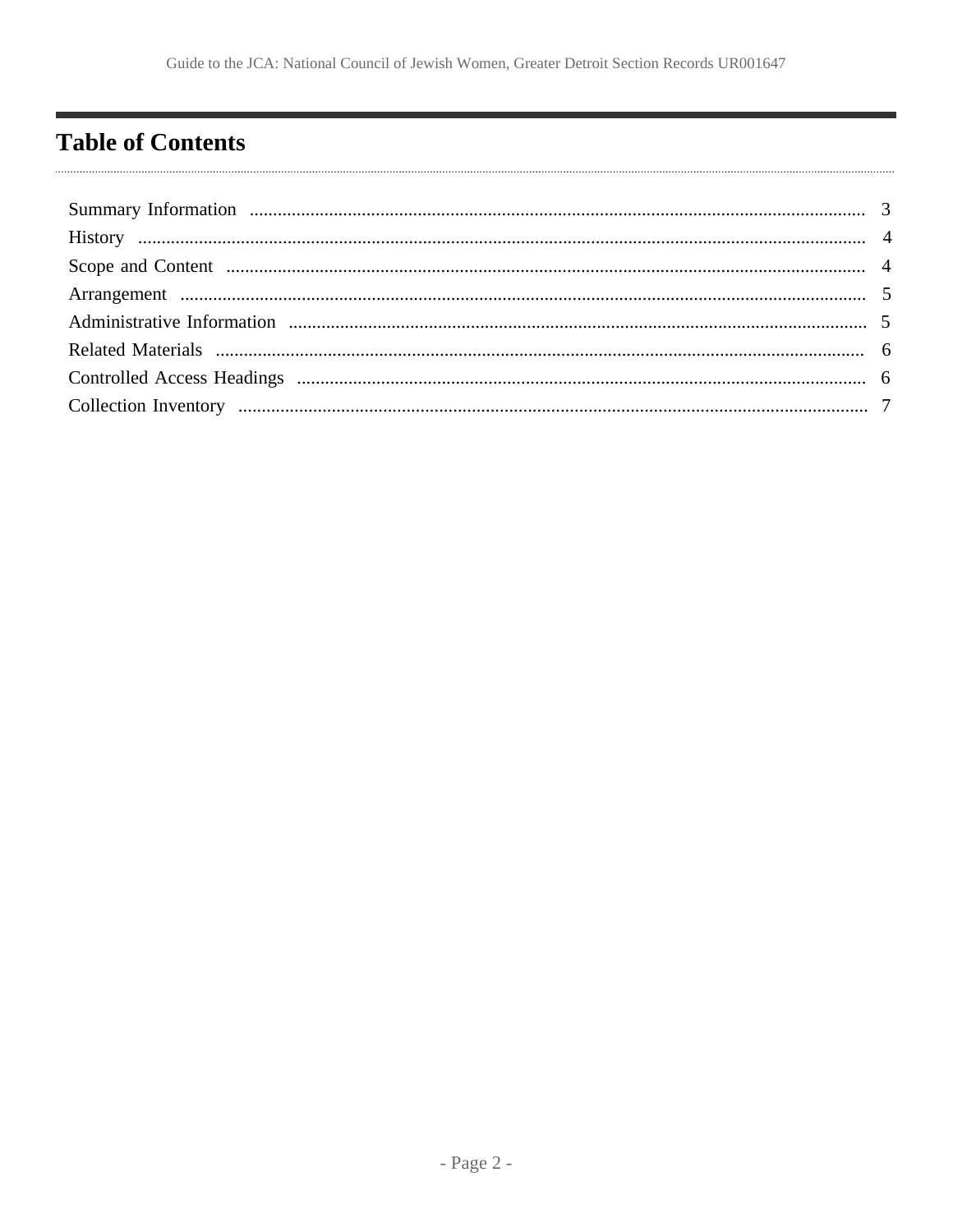## <span id="page-2-0"></span>**Summary Information**

| <b>Repository:</b>                                                                         | Walter P. Reuther Library                                                                                                                                                                                                                                                                                                                                                                                                                                                                                                                                                                                                                                                                                                               |  |  |
|--------------------------------------------------------------------------------------------|-----------------------------------------------------------------------------------------------------------------------------------------------------------------------------------------------------------------------------------------------------------------------------------------------------------------------------------------------------------------------------------------------------------------------------------------------------------------------------------------------------------------------------------------------------------------------------------------------------------------------------------------------------------------------------------------------------------------------------------------|--|--|
| <b>Creator:</b>                                                                            | National Council of Jewish Women. Greater Detroit Section                                                                                                                                                                                                                                                                                                                                                                                                                                                                                                                                                                                                                                                                               |  |  |
| <b>Title:</b><br>JCA: National Council of Jewish Women, Greater Detroit Section<br>Records |                                                                                                                                                                                                                                                                                                                                                                                                                                                                                                                                                                                                                                                                                                                                         |  |  |
| ID:                                                                                        | UR001647                                                                                                                                                                                                                                                                                                                                                                                                                                                                                                                                                                                                                                                                                                                                |  |  |
| Date [inclusive]:                                                                          | 1891-2004                                                                                                                                                                                                                                                                                                                                                                                                                                                                                                                                                                                                                                                                                                                               |  |  |
| <b>Physical Description:</b>                                                               | 68 Linear Feet (88 MS, 19 OS)                                                                                                                                                                                                                                                                                                                                                                                                                                                                                                                                                                                                                                                                                                           |  |  |
| Language of the<br><b>Material:</b>                                                        | English                                                                                                                                                                                                                                                                                                                                                                                                                                                                                                                                                                                                                                                                                                                                 |  |  |
| Language of the<br><b>Material:</b>                                                        | Material entirely in English.                                                                                                                                                                                                                                                                                                                                                                                                                                                                                                                                                                                                                                                                                                           |  |  |
| Abstract:                                                                                  | In 1925, the Jewish Woman's Club of Detroit affiliated with the<br>National Council of Jewish Women (NCJW, established in 1893)<br>and became the National Council of Jewish Women, Detroit Section<br>(now Greater Detroit Section). The group's philanthropic mission<br>remained to "promote kindness and helpfulness in general and to<br>elevate the mental, moral and social status of young Jewish women<br>in particular." Over many decades NCJW-GDS has implemented<br>many programs for child and family welfare. The NCJW-GDS<br>records document the activities of the organization from its inception,<br>including administrative affairs and programming, and the role of the<br>organization in the Detroit community. |  |  |

### **Citation Style**

"Leonard N. Simons Jewish Community Archives, National Council of Jewish Women: Greater Detroit Section Records, Box [#], Folder [#], Walter P. Reuther Library, Archives of Labor and Urban Affairs, Wayne State University"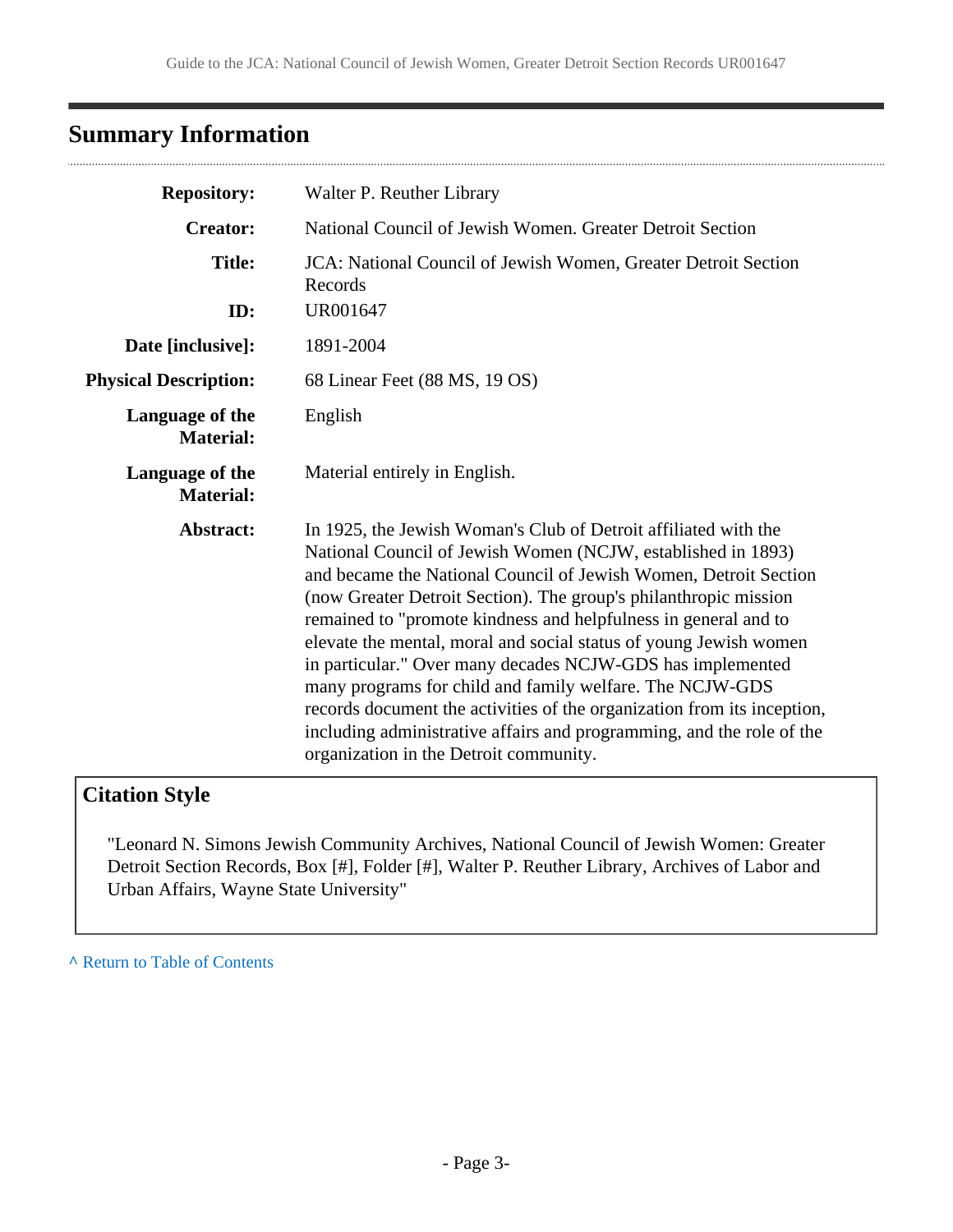### <span id="page-3-0"></span>**History**

In 1891, the Jewish Woman's Club of Temple Beth El in Detroit was formed to "promote kindness and helpfulness in general and to elevate the mental, moral and social status of young Jewish women in particular." In 1896 the group changed its name to the Jewish Woman's Club (JWC) of Detroit. Innovative philanthropic projects were a focal point for the group. Examples of such projects included free libraries that traveled to local factories for the workers and support for the Russian Relief Fund (1905). In 1903, a scholarship fund for Jewish girls was established, and in 1911 the Penny Lunch Project was initiated for children at several schools in poor areas of Detroit.

In 1919, the JWC was incorporated and opened a residence for employed Jewish women at 89 Rowena Street in Detroit; this house was reorganized in 1921 as the Young Women's Hebrew Association (YWHA). In 1925, the JWC affiliated with the National Council of Jewish Women (NCJW, established in 1893) and became the National Council of Jewish Women, Detroit Section (now Greater Detroit Section). Despite the name change, the group's philanthropic mission remained the same. The Big Sister Program began in 1933, and the Orchards Children's Services was established in the late 1950s with services for at-risk children; it now includes adoption services, foster parent training, and services to high-risk families. Other NCJW-GDS projects include Kosher Meals on Wheels, financial assistance for education, temporary housing for women and children in domestic abuse situations (Safe Place), SPACE for Changing Families Support Groups, and advocacy regarding issues such as gun violence protection, sex trafficking and reproductive justice. Parts 1 and 2 of this collection were originally gathered and organized by Dorothy Kaufman, a long-time NCJW member, who died in 2012.

**^** [Return to Table of Contents](#page-1-0)

### <span id="page-3-1"></span>**Scope and Content**

Part 1: Series 1: Administrative materials, 1891-1990. Series 2: Yearbooks and bulletins, 1917-1951. Series 3: Meeting minutes, 1928-1944. Series 4: Annual reports, 1927-1941. Series 5: Books and scrapbooks, 1896-1990.

Part 2: Series 1: Administrative materials, 1891-1993. Series 2: Board meeting minutes, 1944-1991. Series 3: Bulletins, 1940-1991. Series 4: Council projects, 1916-1992.

Part 3: Series 1: General Office Files, 1990-2004. Series 2: National NCJW Convention, 1995-1996.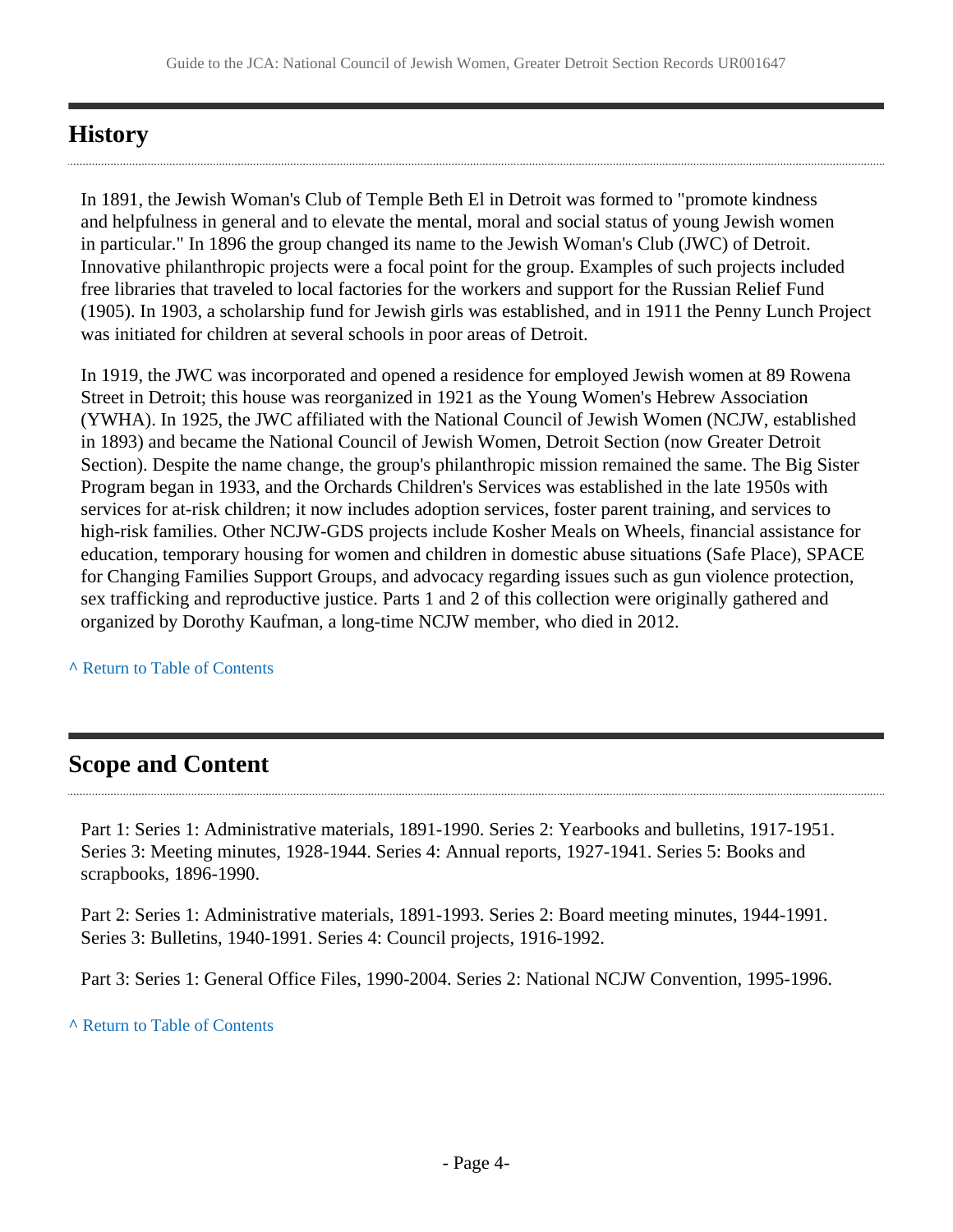### <span id="page-4-0"></span>**Arrangement**

Part 1: Series 1 (Boxes 1-4), Series 2 (Boxes 5-7), Series 3 (Boxes 8-9), Series 4 (Box 10) and Series 5 (Boxes 11-39). Folders in each series are simply listed by their location within each box. They are not arranged, so any given subject may be dispersed throughout several boxes within each series and each part.

Part 2: Arranged in 4 series: Series 1 (Boxes 40-63), Series 2 (Boxes 64-74), Series 3 (Boxes 75-78), and Series 4 (Boxes 79-102). Folders in each series are simply listed by their location within each box. They are not arranged, so any given subject may be dispersed throughout several boxes within each series and each part.

Part 3: Arranged in 2 series: Series 1 (Boxes 103-106), and Series 2 (Box 107). Folders in each series are simply listed by their location within each box. They are not arranged, so any given subject may be dispersed throughout several boxes within each series and each part.

**^** [Return to Table of Contents](#page-1-0)

### <span id="page-4-1"></span>**Administrative Information**

### **Publication Statement**

Walter P. Reuther Library

5401 Cass Avenue Detroit, MI 48202 URL:<https://reuther.wayne.edu>

### **Revision Description**

Finding aid updated and revised by Aimee Ergas Part 3 added. Proofread and updated by Aimee Ergas 2016-02-16 2011 2020-07-02

### **Acquisition**

Parts 1 and 2 were deposited at the Reuther Library in 1995; Part 3 was deposited in 2010.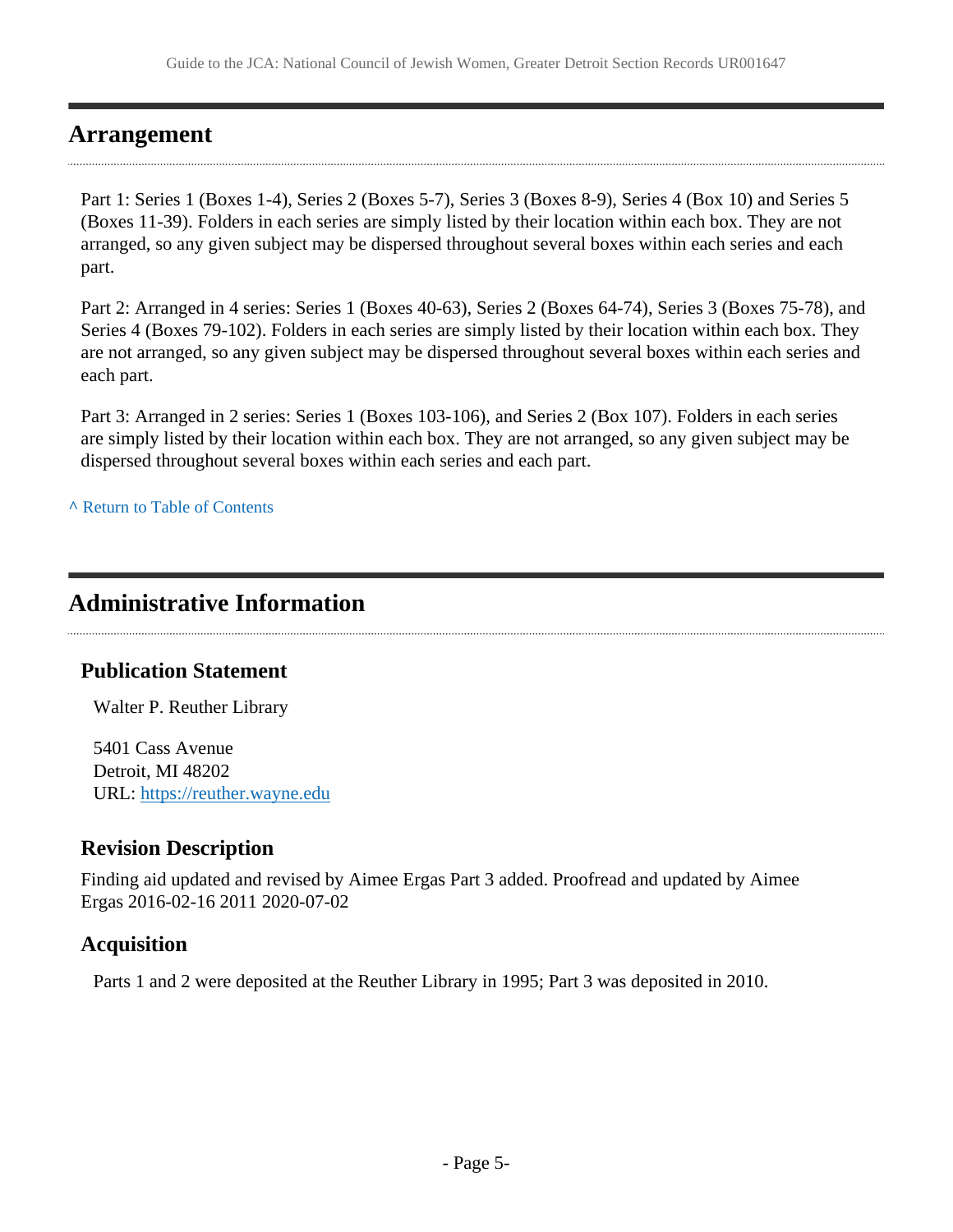### **Processing History**

Processed by the NCJW: Great Detroit Section. Finding aid for Parts 1 and 2 written by Dorothy Kaufman, 1995. Finding aid for Part 3 written by Derrick Burton, October 13, 2011. Entire finding aid revised by Aimee Ergas, February 15, 2016.

#### **Access**

Collection is open for research.

#### **Use**

Refer to the Walter P. Reuther Library "Rules for Use of Archival Materials." Restrictions: Researchers may encounter records of a sensitive nature – personnel files, case records and those involving investigations, legal and other private matters. Privacy laws and restrictions imposed by the Library prohibit the use of names and other personal information which might identify an individual, except with written permission from the Director and/or the donor.

#### **^** [Return to Table of Contents](#page-1-0)

### <span id="page-5-0"></span>**Related Materials**

### **Related Materials**

Leonard N. Simons Jewish Community Archives at the Reuther Library, particularly the Jewish Federation of Metropolitan Detroit Records.

#### **Transfers**

AV materials are kept at the NCJW-GDS office in Southfield, MI.

**^** [Return to Table of Contents](#page-1-0)

### <span id="page-5-1"></span>**Controlled Access Headings**

- Child welfare
- Community-based social services
- Human rights
- Jews. American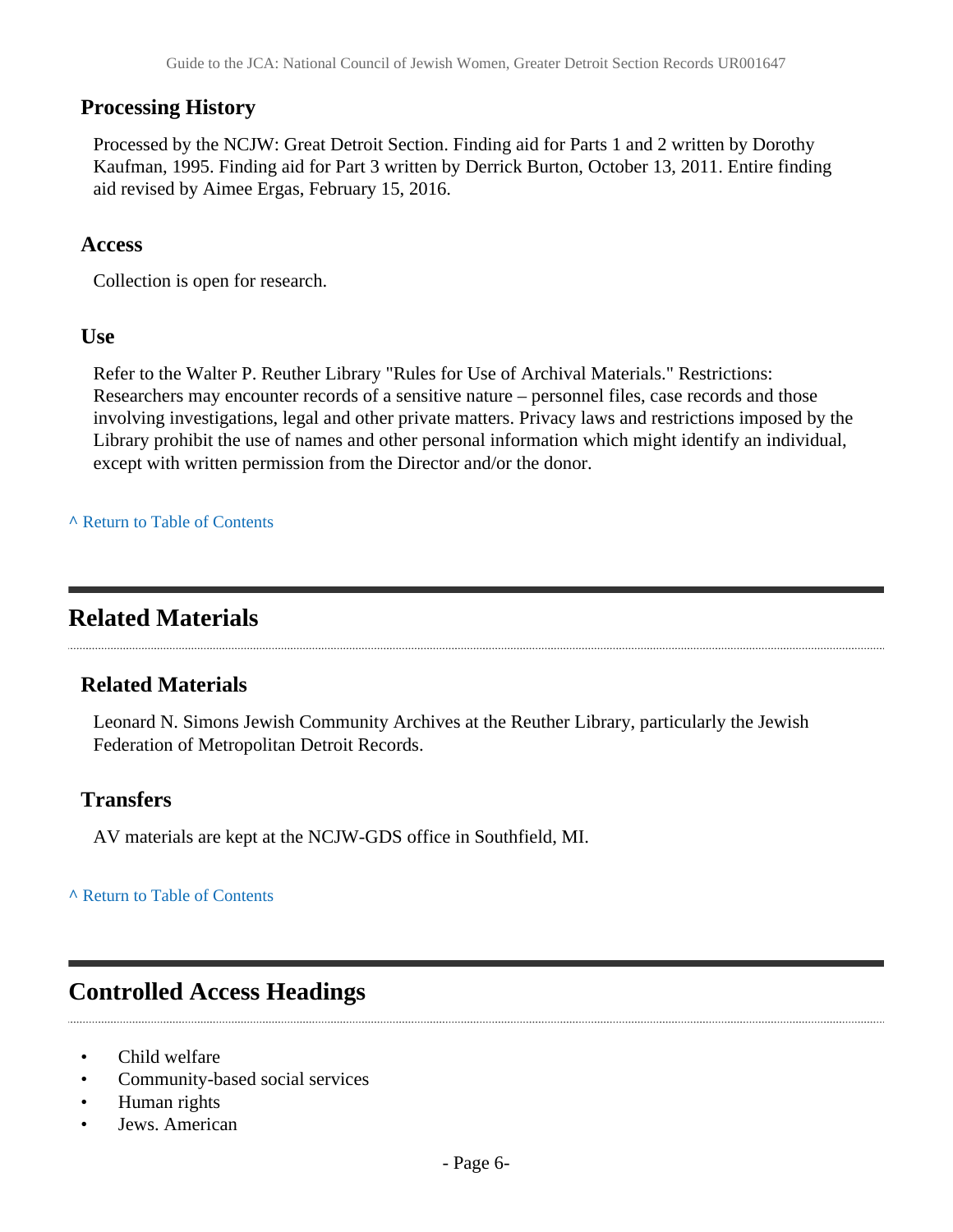- Volunteer workers in social service
- Jewish women
- Women's rights

## <span id="page-6-0"></span>**Collection Inventory**

#### Part 1

. . . . . .

## **Series 1: Administrative materials, 1891-1900**

| <b>Title/Description</b>                                     | <b>Instances</b> |                     |
|--------------------------------------------------------------|------------------|---------------------|
| Origins, history, 1891-1925                                  | Box 1            | Folder 1            |
| Constitution, 1891                                           | Box 1            | Folder 2            |
| Membership, 1891-1911                                        | Box 1            | Folder <sub>3</sub> |
| Programs, announcements, 1891-1900                           | Box 1            | Folder 4            |
| Correspondence, 1897-1929                                    | Box 1            | Folder 5            |
| Financial reports, 1899-1906                                 | Box 1            | Folder 6            |
| Papers of incorporation, 1905-1990                           | Box 1            | Folder <sub>7</sub> |
| Penny lunch program, 1909-1926                               | Box 1            | Folder <sub>8</sub> |
| Immigration script, 1911                                     | Box 1            | Folder 9            |
| Council kitchen project, 1933-1934                           | Box 1            | Folder 10           |
| Big Sister project, 1933-1942                                | Box 1            | Folder 11           |
| Volunteer service bureau, 1934                               | Box 1            | Folder 12           |
| Resale shop, 1934-1940                                       | Box 1            | Folder 13           |
| German Jewish children's aid, 1934-1942                      | Box 1            | Folder 14           |
| Aid to refugee children, 1936-1941                           | Box 1            | Folder 15           |
| Affiliation, Detroit Council of Jewish Juniors, 1934         | Box 2            | Folder 1            |
| National Council of Jewish Juniors, 1934-1936                | Box 2            | Folder <sub>2</sub> |
| 9th biennial of Jewish Juniors, 1935                         | Box 2            | Folder 3            |
| Junior Council, 1936-1943                                    | Box 2            | Folder 4            |
| Junior Council, 1936-1944                                    | Box 2            | Folder 5            |
| Councilettes: minutes, history, various documents, 1958-1963 | Box 2            | Folder 6            |
| Young Women's Hebrew Association (YWHA), 1921-1929           | Box 2            | Folder <sub>7</sub> |
| YWHA minutes, 1926-1928                                      | Box 2            | Folder <sub>8</sub> |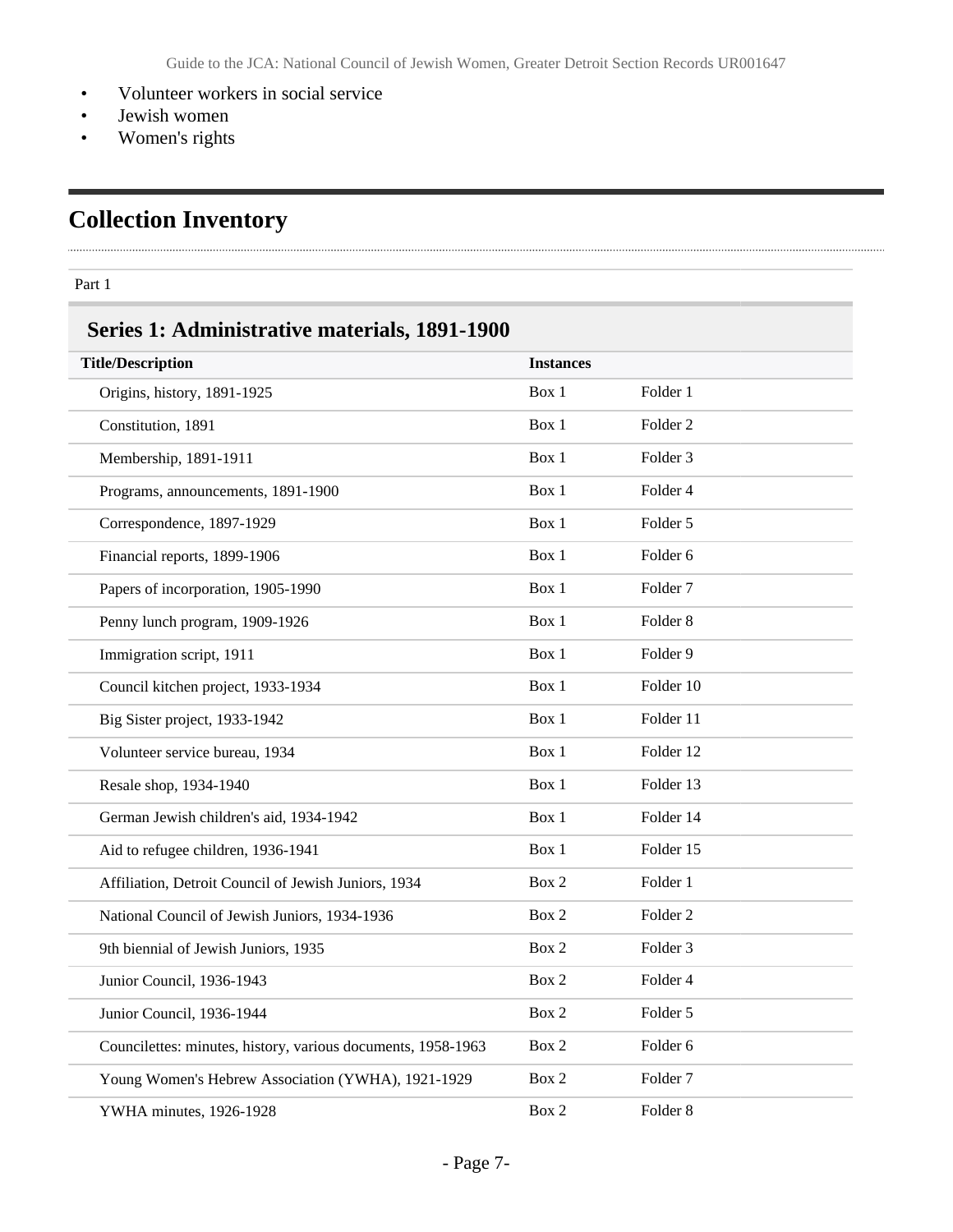| YWHA publications, 1928                            | Box 2 | Folder 9            |
|----------------------------------------------------|-------|---------------------|
| YWHA governing board, seven-year review, 1926-1928 | Box 2 | Folder 10           |
| Residence for girls, 1928                          | Box 2 | Folder 11           |
| Camp Jeddo-YWHA, 1922                              | Box 3 | Folder 1            |
| NCJW reports, 1904-1930                            | Box 3 | Folder <sub>2</sub> |
| News clippings, 1900-1940                          | Box 3 | Folder 3            |
| News clippings, 1900-1940                          | Box 3 | Folder 4            |
| News clippings, 1900-1940                          | Box 3 | Folder 5            |
| News clippings, 1900-1940                          | Box 3 | Folder 6            |
| News clippings, 1900-1940                          | Box 3 | Folder <sub>7</sub> |
| News clippings, 1900-1940                          | Box 3 | Folder <sub>8</sub> |
| News clippings, 1900-1940                          | Box 3 | Folder 9            |
| News clippings, 1900-1940                          | Box 3 | Folder 10           |
| News clippings, 1900-1940                          | Box 3 | Folder 11           |
| News clippings, 1900-1940                          | Box 3 | Folder 12           |
| News clippings, 1900-1940                          | Box 3 | Folder 13           |
| News clippings, 1900-1940                          | Box 3 | Folder 14           |
| News clippings, 1900-1940                          | Box 3 | Folder 15           |
| News clippings, 1900-1940                          | Box 3 | Folder 16           |
| News clippings, 1900-1940                          | Box 3 | Folder 17           |
| News clippings, 1900-1940                          | Box 3 | Folder 18           |
| News clippings, 1900-1940                          | Box 3 | Folder 19           |
| News clippings, 1900-1940                          | Box 3 | Folder 20           |
| Scrapbook materials, 1934-1942                     | Box 4 | Folder 1            |
| Scrapbook materials, 1934-1942                     | Box 4 | Folder <sub>2</sub> |
| Programs, yearbooks, 1901-1907                     | Box 4 | Folder 3            |
| Yearbooks, programs, publications, 1908-1916       | Box 4 | Folder 4            |
| Yearbooks, programs, publications, 1908-1916       | Box 4 | Folder 5            |

## **Series 2: Yearbooks and bulletins, 1917-1951**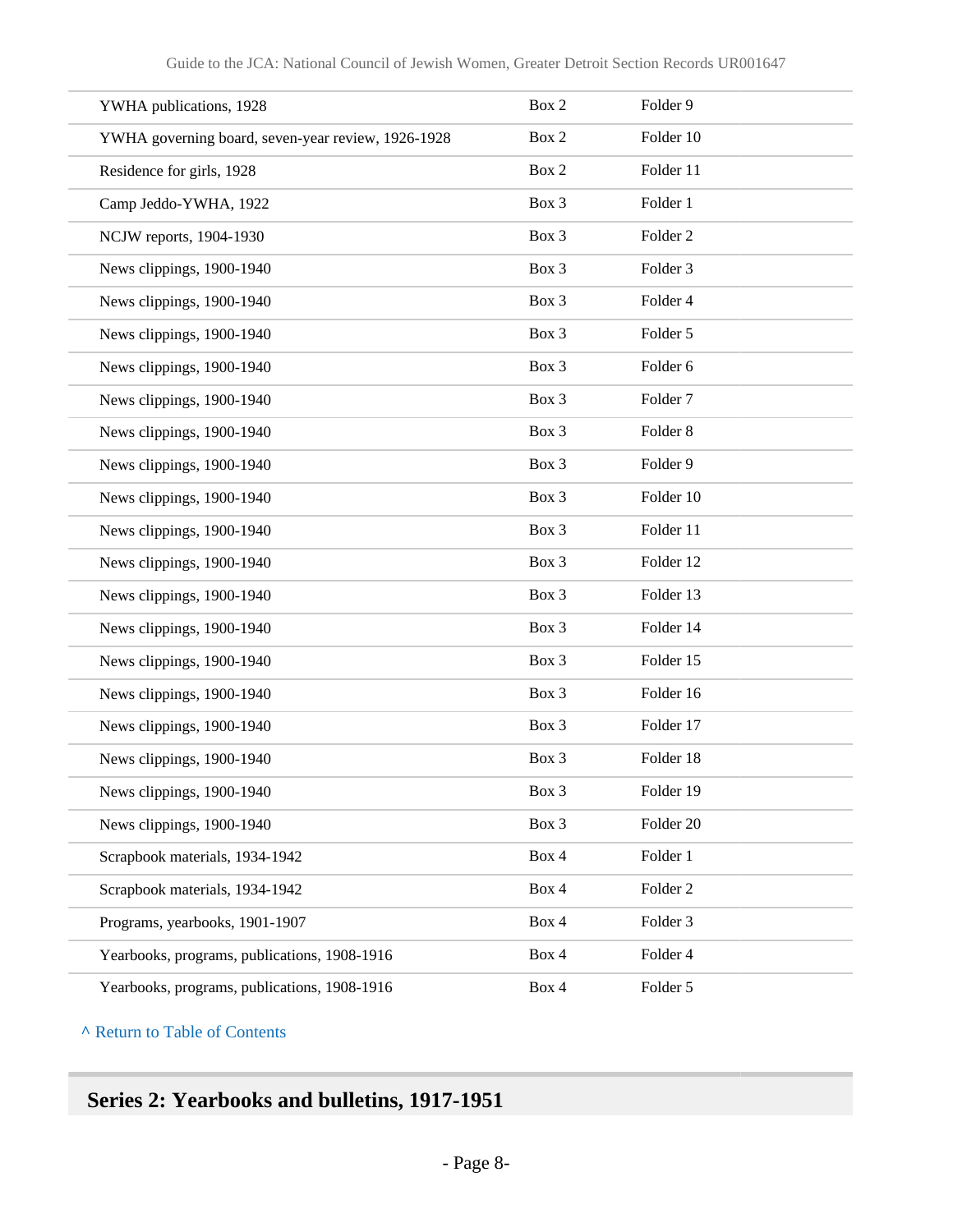| <b>Title/Description</b>             | <b>Instances</b> |                     |  |
|--------------------------------------|------------------|---------------------|--|
| Yearbooks, 1917-1919                 | Box 5            | Folder 1            |  |
| Program, yearbooks, 1919-1922        | Box 5            | Folder <sub>2</sub> |  |
| Yearbooks, 1922-1925                 | Box 5            | Folder 3            |  |
| Yearbooks, 1922-1925                 | Box 5            | Folder 4            |  |
| Yearbooks, bulletins, 1926-1929      | Box 5            | Folder 5            |  |
| Yearbooks, bulletins, 1926-1929      | Box 5            | Folder 6            |  |
| Programs, bulletins, 1929-1930       | Box 5            | Folder <sub>7</sub> |  |
| Programs, 1930-1931                  | Box 5            | Folder <sub>8</sub> |  |
| Programs, bulletins, 1931-1933       | Box 5            | Folder 9            |  |
| Programs, bulletins, 1931-1933       | Box 5            | Folder 10           |  |
| Bulletins, 1933-1935                 | Box 6            | Folder 1            |  |
| Bulletins, 1933-1935                 | Box 6            | Folder <sub>2</sub> |  |
| Bulletins, 1933-1935                 | Box 6            | Folder 3            |  |
| Bulletins, volunteer book, 1936-1937 | Box 6            | Folder 4            |  |
| Bulletins, news clips, 1937-1938     | Box 6            | Folder 5            |  |
| Bulletins, 1938-1940                 | Box 6            | Folder 6            |  |
| Bulletins, 1938-1940                 | Box 6            | Folder <sub>7</sub> |  |
| Yearbooks, 1930-1942                 | Box 6            | Folder <sub>8</sub> |  |
| Yearbooks, 1930-1942                 | Box 6            | Folder 9            |  |
| Yearbooks, 1930-1942                 | Box 6            | Folder 10           |  |
| Yearbooks, 1930-1942                 | Box 6            | Folder 11           |  |
| Yearbooks, 1930-1942                 | Box 6            | Folder 12           |  |
| Yearbooks, 1930-1942                 | Box 6            | Folder 13           |  |
| Yearbooks, 1930-1942                 | Box 6            | Folder 14           |  |
| Yearbooks, 1943-1951                 | Box 7            | Folder 1            |  |
| Yearbooks, 1943-1951                 | Box 7            | Folder 2            |  |
| Yearbooks, 1943-1951                 | Box 7            | Folder 3            |  |
| Yearbooks, 1943-1951                 | Box 7            | Folder 4            |  |
| Minutes, 1909-1928                   | Box 7            | Folder 5            |  |
| Minutes, 1909-1928                   | Box 7            | Folder 6            |  |
| Minutes, 1909-1928                   | Box 7            | Folder <sub>7</sub> |  |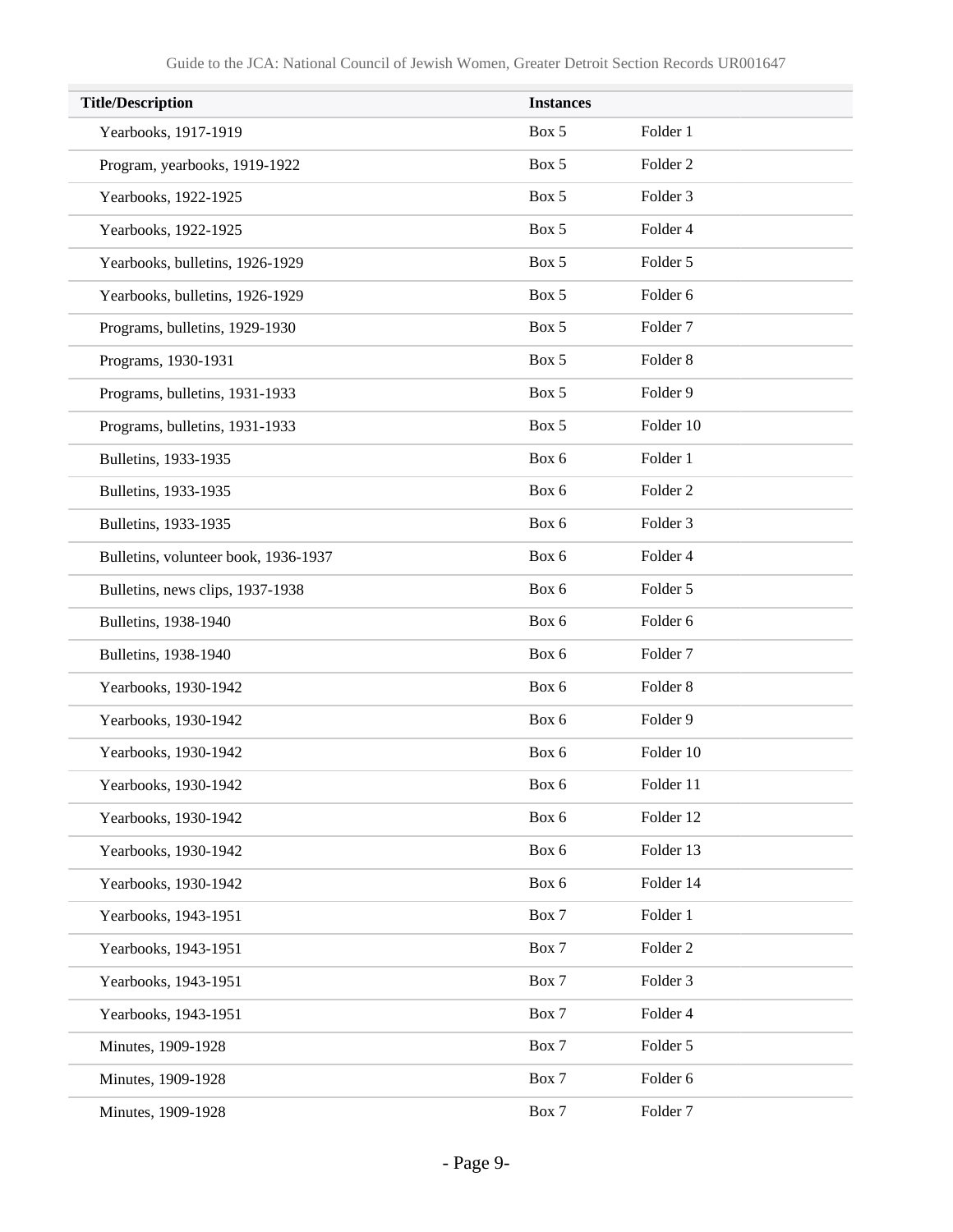| Minutes, 1909-1928 | Box 7 | Folder 8  |
|--------------------|-------|-----------|
| Minutes, 1909-1928 | Box 7 | Folder 9  |
| Minutes, 1909-1928 | Box 7 | Folder 10 |
| Minutes, 1909-1928 | Box 7 | Folder 11 |
| Minutes, 1909-1928 | Box 7 | Folder 12 |

| <b>Title/Description</b> | <b>Instances</b> |                     |
|--------------------------|------------------|---------------------|
| Minutes, 1928-1937       | Box 8            | Folder 1            |
| Minutes, 1928-1937       | Box 8            | Folder <sub>2</sub> |
| Minutes, 1928-1937       | Box 8            | Folder <sub>3</sub> |
| Minutes, 1928-1937       | Box 8            | Folder 4            |
| Minutes, 1928-1937       | Box 8            | Folder 5            |
| Minutes, 1928-1937       | Box 8            | Folder 6            |
| Minutes, 1928-1937       | Box 8            | Folder <sub>7</sub> |
| Minutes, 1928-1937       | Box 8            | Folder <sub>8</sub> |
| Minutes, 1928-1937       | Box 8            | Folder <sub>9</sub> |
| Minutes, 1938-1944       | Box 9            | Folder 1            |
| Minutes, 1938-1944       | Box 9            | Folder <sub>2</sub> |
| Minutes, 1938-1944       | Box 9            | Folder <sub>3</sub> |
| Minutes, 1938-1944       | Box 9            | Folder 4            |
| Minutes, 1938-1944       | Box 9            | Folder 5            |
| Minutes, 1938-1944       | Box 9            | Folder <sub>6</sub> |
| Minutes, 1938-1944       | Box 9            | Folder <sub>7</sub> |

**^** [Return to Table of Contents](#page-1-0)

| Series 4: Annual reports, 1927-1941 |                  |          |  |
|-------------------------------------|------------------|----------|--|
| <b>Title/Description</b>            | <b>Instances</b> |          |  |
| Annual reports, 1927-1941           | Box 10           | Folder 1 |  |
| Annual reports, 1927-1941           | Box 10           | Folder 2 |  |

### - Page 10-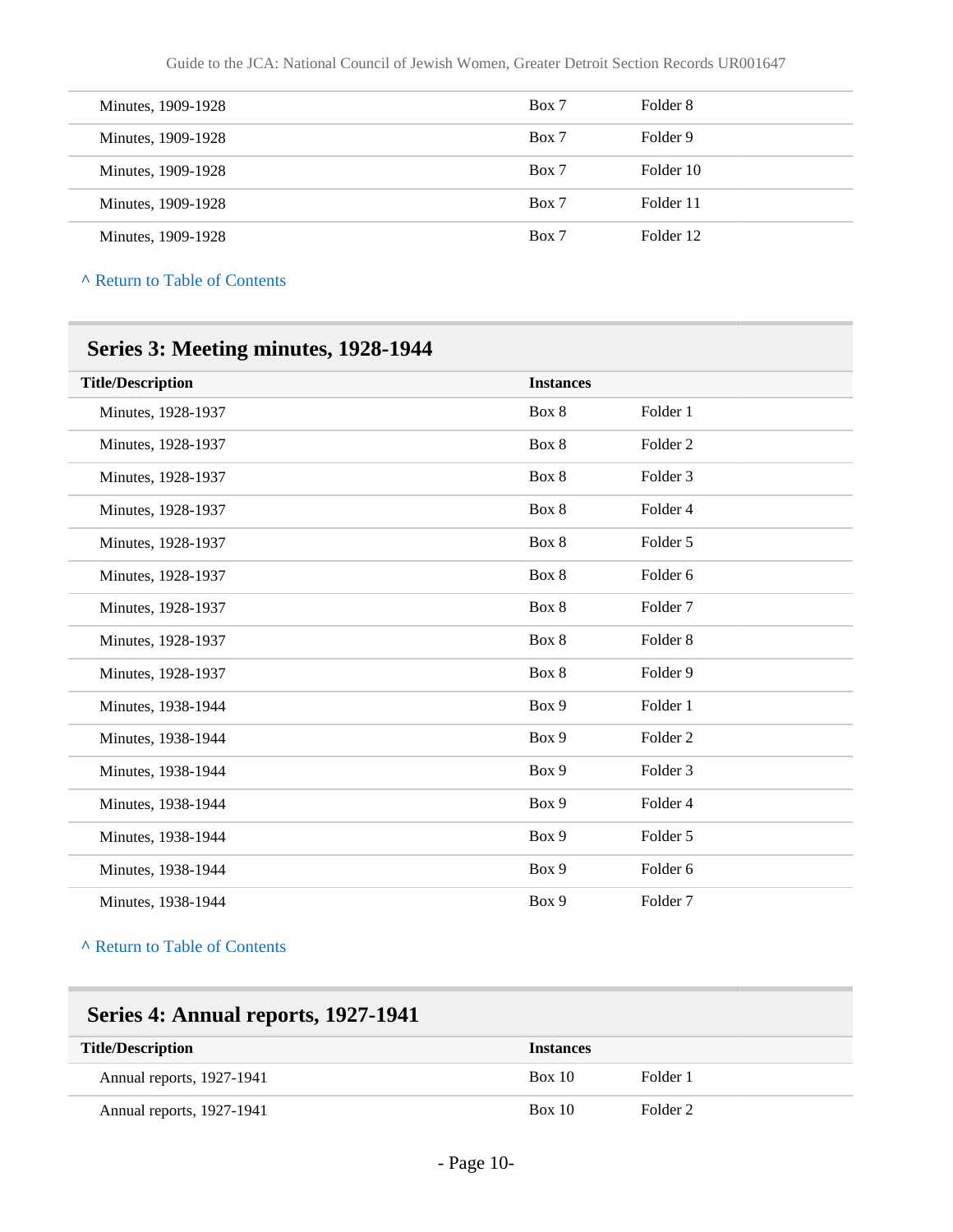| Annual reports, 1927-1941 | Box 10 | Folder 3            |
|---------------------------|--------|---------------------|
| Annual reports, 1927-1941 | Box 10 | Folder 4            |
| Annual reports, 1927-1941 | Box 10 | Folder 5            |
| Annual reports, 1927-1941 | Box 10 | Folder 6            |
| Annual reports, 1927-1941 | Box 10 | Folder <sub>7</sub> |
| Annual reports, 1927-1941 | Box 10 | Folder 8            |
| Annual reports, 1927-1941 | Box 10 | Folder 9            |
| Annual reports, 1927-1941 | Box 10 | Folder 10           |

## **Series 5: Books and scrapbooks, 1896-1990**

| <b>Title/Description</b>                                                 | <b>Instances</b> |        |
|--------------------------------------------------------------------------|------------------|--------|
| Proceedings of the National Council of Jewish Women at New<br>York, 1896 | Box 11           | Item 1 |
| Proceedings of the National Council of Jewish Women at New<br>York, 1896 | <b>Box 11</b>    | Item 2 |
| Proceedings of the National Council of Jewish Women at New<br>York, 1896 | <b>Box 11</b>    | Item 3 |
| The Jewish Woman, book, 1923                                             | <b>Box 11</b>    | Item 4 |
| Scrapbook, 1935-1942                                                     | <b>Box 12</b>    | Item 1 |
| Ledger books: original records, Jewish Woman's Club,<br>1891-1910        | Box 13           | Item 1 |
| Scrapbook, 1929-1935                                                     | <b>Box 14</b>    | Item 1 |
| Scrapbook, 1935-1936                                                     | <b>Box 14</b>    | Item 2 |
| Scrapbook, Angel Ball, 1955-1963                                         | <b>Box 15</b>    | Item 1 |
| Scrapbook, Angel Ball, 1955-1963                                         | <b>Box 15</b>    | Item 2 |
| Scrapbook, Angel Ball, 1955-1963                                         | <b>Box 15</b>    | Item 3 |
| Scrapbook, Angel Ball, 1964-1965                                         | <b>Box 16</b>    | Item 1 |
| Scrapbook, Angel Ball, 1964-1965                                         | <b>Box 16</b>    | Item 2 |
| Scrapbook, Angel Ball, 1967-1969                                         | <b>Box 17</b>    | Item 1 |
| Scrapbook, Angel Ball, 1967-1969                                         | <b>Box 17</b>    | Item 2 |
| Scrapbook, Angel Ball, 1970-1971                                         | <b>Box 18</b>    | Item 1 |
| Scrapbook, Angel Ball, 1970-1971                                         | Box 18           | Item 2 |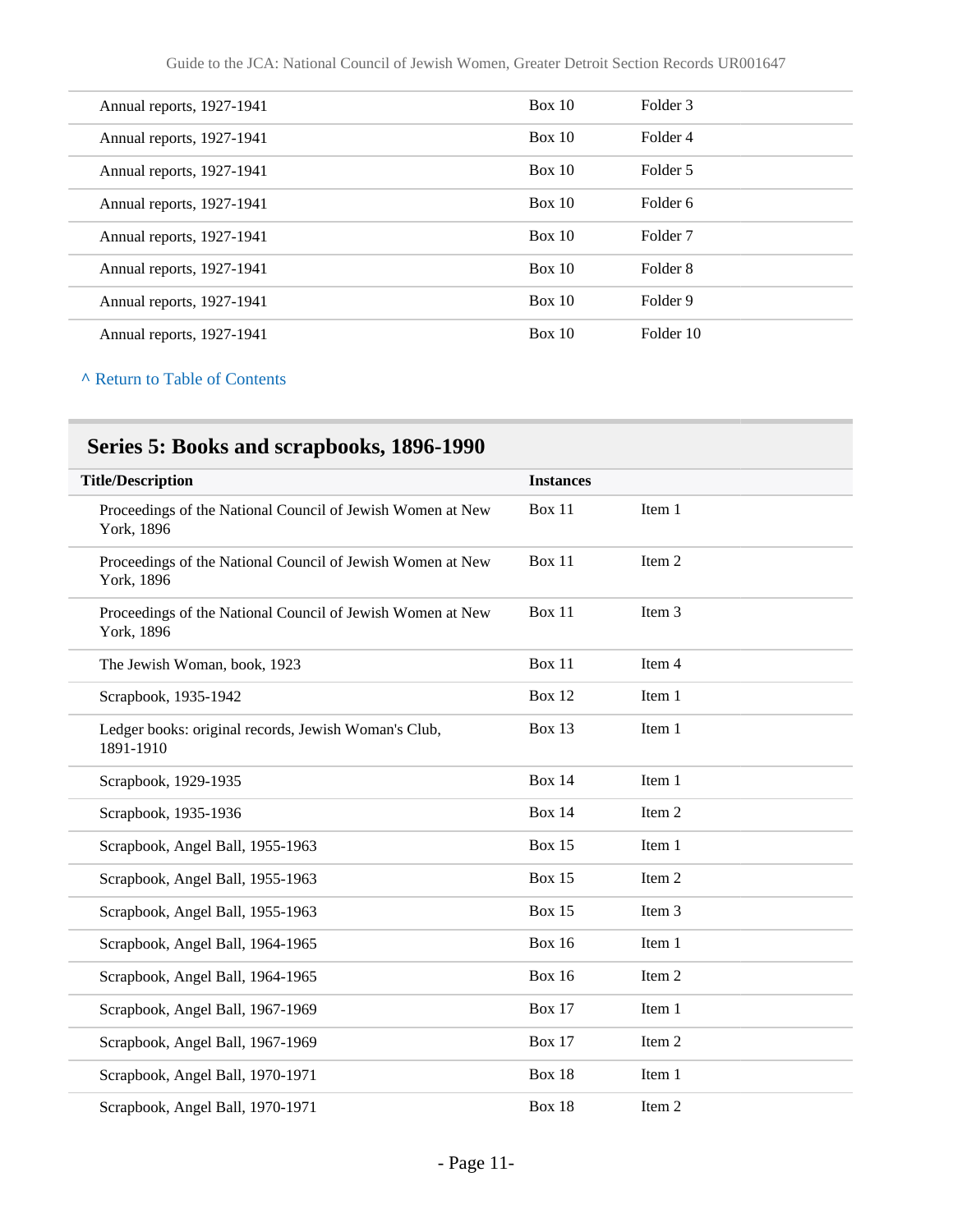| Scrapbook, Angel Ball and Thrift Shop, 1972-1979           | <b>Box 19</b> | Item 1 |
|------------------------------------------------------------|---------------|--------|
| Scrapbook, Angel Ball and Thrift Shop, 1972-1979           | <b>Box 19</b> | Item 2 |
| Scrapbook: A Year in Review, 1978                          | <b>Box 20</b> | Item 1 |
| Scrapbook: A Year in Pictures, 1982-1983                   | <b>Box 21</b> | Item 1 |
| Scrapbook: Evening Group, 1977-1989                        | <b>Box 22</b> | Item 1 |
| Scrapbook: Evening Group, 1977-1989                        | <b>Box 22</b> | Item 2 |
| Scrapbook: Evening Group, 1977-1989                        | <b>Box 22</b> | Item 3 |
| Scrapbook: Fashion Spree, 1981-1988                        | <b>Box 23</b> | Item 1 |
| Scrapbook: Fashion Spree, 1981-1988                        | <b>Box 23</b> | Item 2 |
| Scrapbook: Fashion Spree, 1989-1990                        | <b>Box 24</b> | Item 1 |
| Scrapbook: Fashion Spree, 1989-1990                        | <b>Box 24</b> | Item 2 |
| Life membership ledger, charter list, awards, 1965-1987    | <b>Box 25</b> | Item 1 |
| Scrapbooks, national convention, 1969, 1971                | <b>Box 26</b> | Item 1 |
| Scrapbook: 80th anniversary, 1971                          | <b>Box 27</b> | Item 1 |
| Scrapbook: NCJW week, 1977                                 | <b>Box 27</b> | Item 2 |
| Scrapbook: national convention, 1987                       | <b>Box 28</b> | Item 1 |
| Scrapbook: national convention, 1990                       | <b>Box 28</b> | Item 2 |
| Scrapbook: Washington Institute, 1989                      | <b>Box 28</b> | Item 3 |
| Scrapbook: Operation Friendship, undated                   | <b>Box 29</b> | Item 1 |
| Scrapbook: Operation Friendship, undated                   | <b>Box 29</b> | Item 2 |
| Plaque, badges, pins, undated                              | <b>Box 30</b> | Item 1 |
| Scrapbook: clippings, correspondence, 1940-1953            | <b>Box 31</b> | Item 1 |
| Scrapbook: publicity, 1957                                 | <b>Box 32</b> | Item 1 |
| Scrapbook: publicity, 1959                                 | <b>Box 32</b> | Item 2 |
| Scrapbook: publicity, 1962-1970                            | Box 33        | Item 1 |
| Scrapbook: publicity, 1962-1970                            | <b>Box 33</b> | Item 2 |
| Scrapbook: publicity, 1977-1985                            | <b>Box 34</b> | Item 1 |
| Scrapbook: publicity, 1977-1985                            | <b>Box 34</b> | Item 2 |
| Scrapbook: publicity, 1977-1985                            | <b>Box 34</b> | Item 3 |
| American Jewish Yearbook, 1899                             | <b>Box 35</b> | Item 1 |
| All Our Yesterdays: A Brief History of Detroit, book, 1969 | <b>Box 35</b> | Item 2 |
| Children Without Justice, book, 1975                       | <b>Box 35</b> | Item 3 |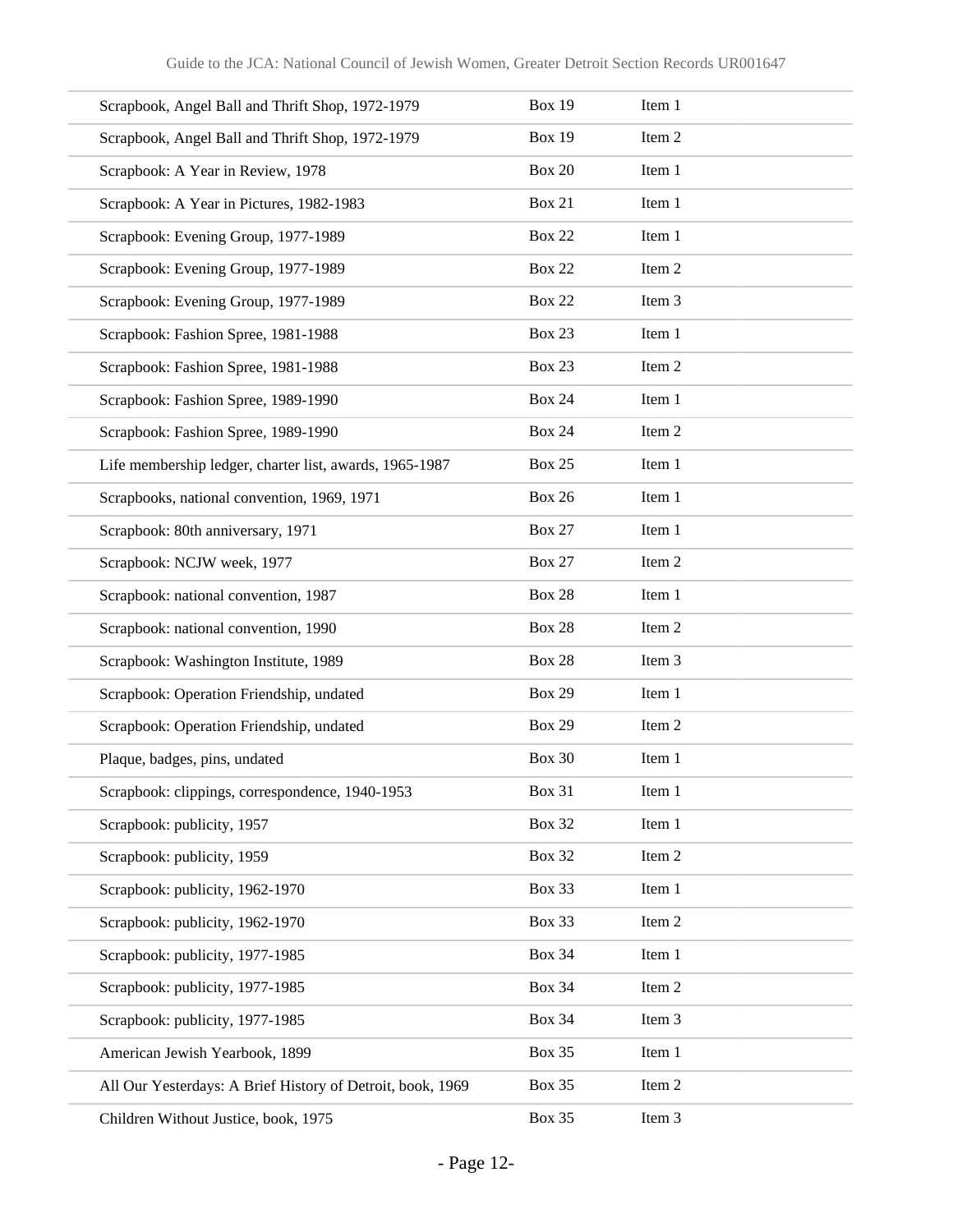| Fabric of My Life: The Autobiography of Hannah G. Solomon,<br>book, 1946 | <b>Box 35</b> | Item 4 |  |
|--------------------------------------------------------------------------|---------------|--------|--|
| The National Council of Jewish Women: The First 50 Years,<br>book, 1943  | <b>Box 35</b> | Item 5 |  |
| The Story of WICS (Women in Community Service), book,<br>1979            | <b>Box 35</b> | Item 6 |  |
| Where There's a Woman: 75 years of NCJW history, book, 1967              | <b>Box 35</b> | Item 7 |  |
| Windows on Daycare, book, 1972                                           | <b>Box 35</b> | Item 8 |  |
| Scrapbook, 1969-1975                                                     | <b>Box 36</b> | Item 1 |  |
| Scrapbook and totebag: Meals on Wheels, 1970s                            | <b>Box 37</b> | Item 1 |  |
| Scrapbook, Family to Family Program, 1989-1990                           | <b>Box 37</b> | Item 2 |  |
| Scrapbook: Fiddler in the Kitchen cookbook, 1982                         | <b>Box 37</b> | Item 3 |  |
| Scrapbook: SPACE, undated                                                | <b>Box 38</b> | Item 1 |  |
| Scrapbook: Up and Out, 1989                                              | <b>Box 39</b> | Item 1 |  |

#### Part 2

## **Series 1: Administrative materials, 1891-1993**

| <b>Title/Description</b>                    | <b>Instances</b> |                     |
|---------------------------------------------|------------------|---------------------|
| Affiliate organizations, 1984-1991          | Box 40           | Folder 1            |
| Annual support (program support), 1975-1992 | <b>Box 40</b>    | Folder <sub>2</sub> |
| Annual reports, 1942-1991                   | Box 40           | Folder <sub>3</sub> |
| Annual reports, 1942-1991                   | <b>Box 40</b>    | Folder 4            |
| Annual reports (vice presidents), 1987-1988 | Box 40           | Folder 5            |
| Annual reports, 1988-1989                   | Box 40           | Folder 6            |
| Section data forms, 1969-1983               | Box 40           | Folder <sub>7</sub> |
| Award certificates, 1948-1975               | <b>Box 41</b>    | Folder 1            |
| Awards committee: minutes, 1985-1986, 1988  | <b>Box 41</b>    | Folder <sub>2</sub> |
| Emerging leadership, 1986-1988              | <b>Box 41</b>    | Folder <sub>3</sub> |
| Hannah G. Solomon, 1973-1983                | Box 41           | Folder 4            |
| Heart of Gold, 1965-1992                    | <b>Box 41</b>    | Folder 5            |
| Schroder Award, 1960                        | <b>Box 41</b>    | Folder 6            |
| U.S.O., 1945-1968                           | Box 41           | Folder <sub>7</sub> |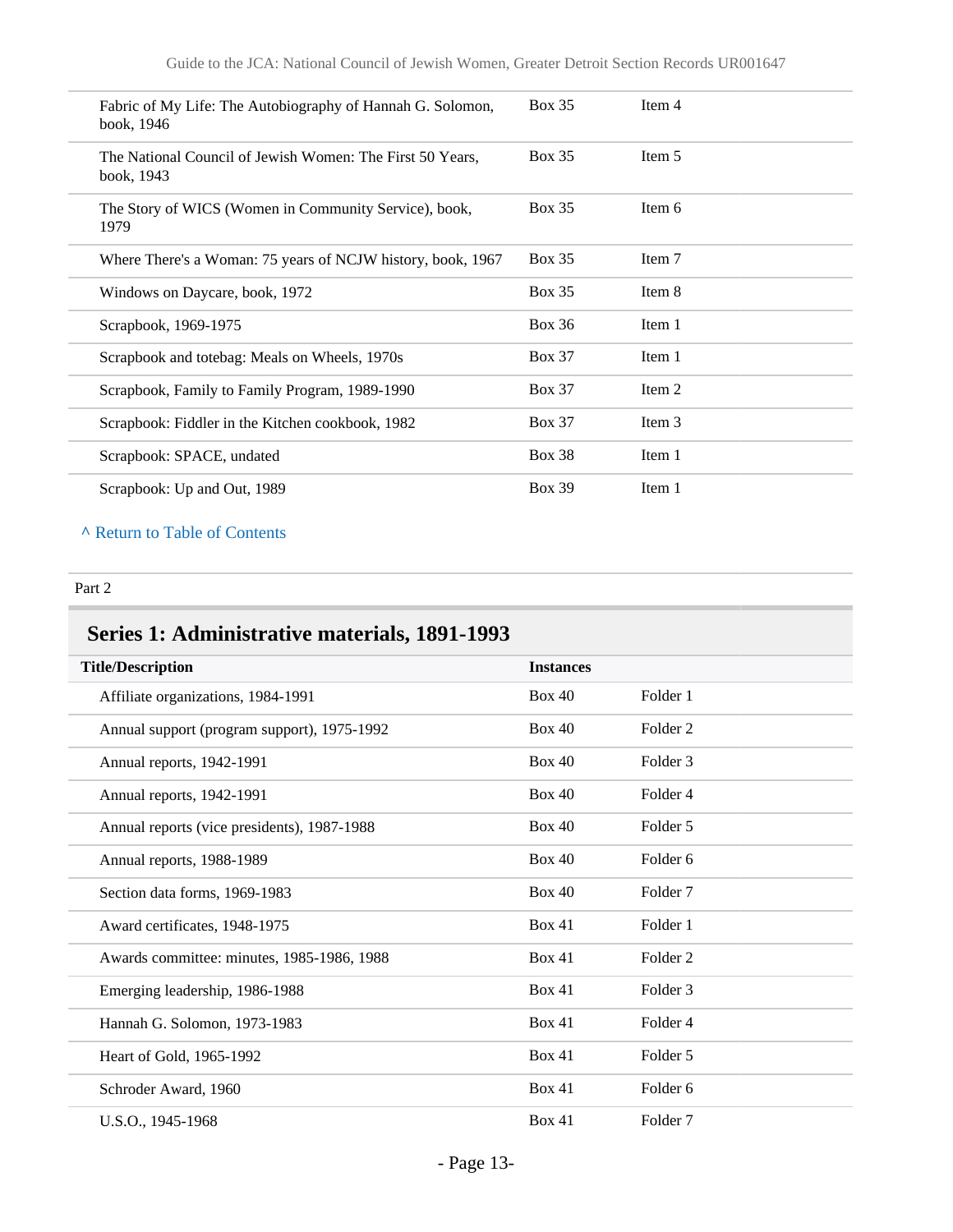| Volunteer awards, 1958-1986                                   | Box 41        | Folder <sub>8</sub> |
|---------------------------------------------------------------|---------------|---------------------|
| Bequests, 1967-1977                                           | <b>Box 41</b> | Folder 9            |
| Budgets, 1981-1986                                            | <b>Box 41</b> | Folder 10           |
| Board of Directors, 1980-1982                                 | <b>Box 41</b> | Folder 11           |
| Board of Directors, 1980-1982                                 | <b>Box 41</b> | Folder 12           |
| Board of Directors, 1982-1989                                 | <b>Box 42</b> | Folder 1            |
| Board of Directors, 1982-1989                                 | <b>Box 42</b> | Folder <sub>2</sub> |
| Board of Directors, 1982-1989                                 | <b>Box 42</b> | Folder <sub>3</sub> |
| Board of Directors, 1982-1989                                 | <b>Box 42</b> | Folder 4            |
| Board of Directors committee lists, 1984-1987                 | <b>Box 42</b> | Folder 5            |
| Board of Directors committee lists, 1984-1987                 | <b>Box 42</b> | Folder <sub>6</sub> |
| Board of Directors committee lists, 1984-1987                 | <b>Box 42</b> | Folder <sub>7</sub> |
| Central District, 1974-1983                                   | <b>Box 42</b> | Folder <sub>8</sub> |
| Councilettes, 1957-1975                                       | <b>Box 42</b> | Folder <sub>9</sub> |
| Northwest Branch: minutes, reports, 1952-1959                 | <b>Box 43</b> | Folder 1            |
| Suburban Branch: evening group, career group, 1944-1957       | <b>Box 43</b> | Folder <sub>2</sub> |
| Annual meeting, general meeting programs, 1949-1990           | <b>Box 43</b> | Folder 3            |
| National brochures, 1940s-1982                                | <b>Box 43</b> | Folder 4            |
| Section brochures, undated                                    | <b>Box 43</b> | Folder 5            |
| Invitations, 1953-1967                                        | <b>Box 43</b> | Folder <sub>6</sub> |
| Tickets, 1950-1989                                            | <b>Box 43</b> | Folder <sub>7</sub> |
| Flyers, undated                                               | <b>Box 44</b> | Folder 1            |
| Flyers, undated                                               | <b>Box 44</b> | Folder <sub>2</sub> |
| Flyers, undated                                               | <b>Box 44</b> | Folder 3            |
| Flyers, undated                                               | <b>Box 44</b> | Folder 4            |
| Flyers, undated                                               | <b>Box 44</b> | Folder 5            |
| Business and Professional, 1981-1992                          | <b>Box 45</b> | Folder 1            |
| Business and Professional, annual reports, 1981-1992          | <b>Box 45</b> | Folder <sub>2</sub> |
| Business and Professional, installation, 1981-1992            | <b>Box 45</b> | Folder 3            |
| Business and Professional, newsletter, 1981-1992              | <b>Box 45</b> | Folder 4            |
| Business and Professional, nominating, 1981-1992              | <b>Box 45</b> | Folder 5            |
| Business and Professional, policies and procedures, 1981-1992 | <b>Box 45</b> | Folder 6            |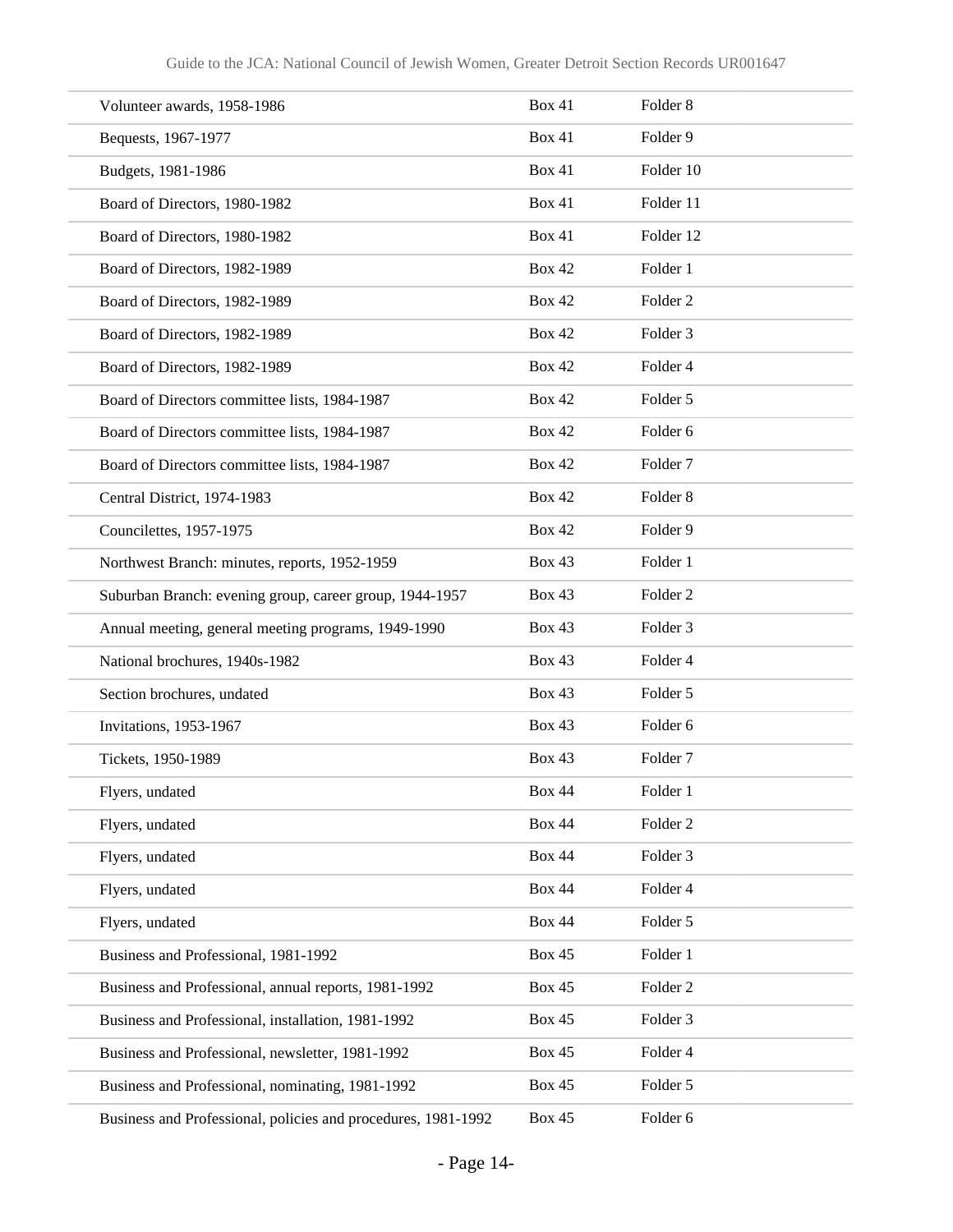| Business and Professional, publicity, 1981-1992               | <b>Box 45</b> | Folder <sub>7</sub> |
|---------------------------------------------------------------|---------------|---------------------|
| HAKOL, 1990-1992                                              | <b>Box 45</b> | Folder <sub>8</sub> |
| Business and Professional board minutes, 1981-1992            | <b>Box 46</b> | Folder 1            |
| Business and Professional board minutes, 1981-1992            | <b>Box 46</b> | Folder <sub>2</sub> |
| Business and Professional board minutes, 1981-1992            | <b>Box 46</b> | Folder <sub>3</sub> |
| Resource directory, 1982-1983                                 | <b>Box 46</b> | Folder 4            |
| Business and Professional board minutes, 1986-1992            | <b>Box 47</b> | Folder 1            |
| Business and Professional board minutes, 1986-1992            | <b>Box 47</b> | Folder <sub>2</sub> |
| Business and Professional board minutes, 1986-1992            | <b>Box 47</b> | Folder <sub>3</sub> |
| Business and Professional board manual, 1989                  | <b>Box 47</b> | Folder 4            |
| Marketing, 1986-1987                                          | <b>Box 47</b> | Folder 5            |
| Policies and procedures, 1950-1988                            | <b>Box 47</b> | Folder 6            |
| Policies and procedures, 1950-1988                            | <b>Box 47</b> | Folder <sub>7</sub> |
| Business and Professional, policies and procedures, 1978-1991 | <b>Box 48</b> | Folder 1            |
| Business and Professional, policies and procedures, 1978-1991 | <b>Box 48</b> | Folder <sub>2</sub> |
| Centennial, 1991                                              | <b>Box 48</b> | Folder <sub>3</sub> |
| Centennial general meeting, 1991                              | <b>Box 48</b> | Folder 4            |
| Centennial exhibit graphics, 1991                             | <b>Box 48</b> | Folder 5            |
| Centennial exhibit graphics, 1991                             | <b>Box 48</b> | Folder <sub>6</sub> |
| Centennial exhibit expenses, 1991                             | <b>Box 48</b> | Folder <sub>7</sub> |
| Centennial gala event, 1991                                   | <b>Box 48</b> | Folder <sub>8</sub> |
| Centennial, Jewish Historical Society, 1991                   | <b>Box 48</b> | Folder 9            |
| Centennial minutes, 1991                                      | <b>Box 48</b> | Folder 10           |
| Centennial notebook, 1991                                     | <b>Box 48</b> | Folder 11           |
| Centennial printed matter, 1991                               | <b>Box 48</b> | Folder 12           |
| Centennial publicity, 1991                                    | <b>Box 48</b> | Folder 13           |
| Central District convention, 1980-1991                        | <b>Box 49</b> | Folder 1            |
| Central District convention, 1980-1991                        | <b>Box 49</b> | Folder <sub>2</sub> |
| Central District convention, 1980-1991                        | <b>Box 49</b> | Folder 3            |
| Central District convention, 1980-1991                        | <b>Box 49</b> | Folder 4            |
| Washington Institute, program institute, 1972-1992            | <b>Box 49</b> | Folder 5            |
| National conventions, 1943-1985                               | <b>Box 49</b> | Folder 6            |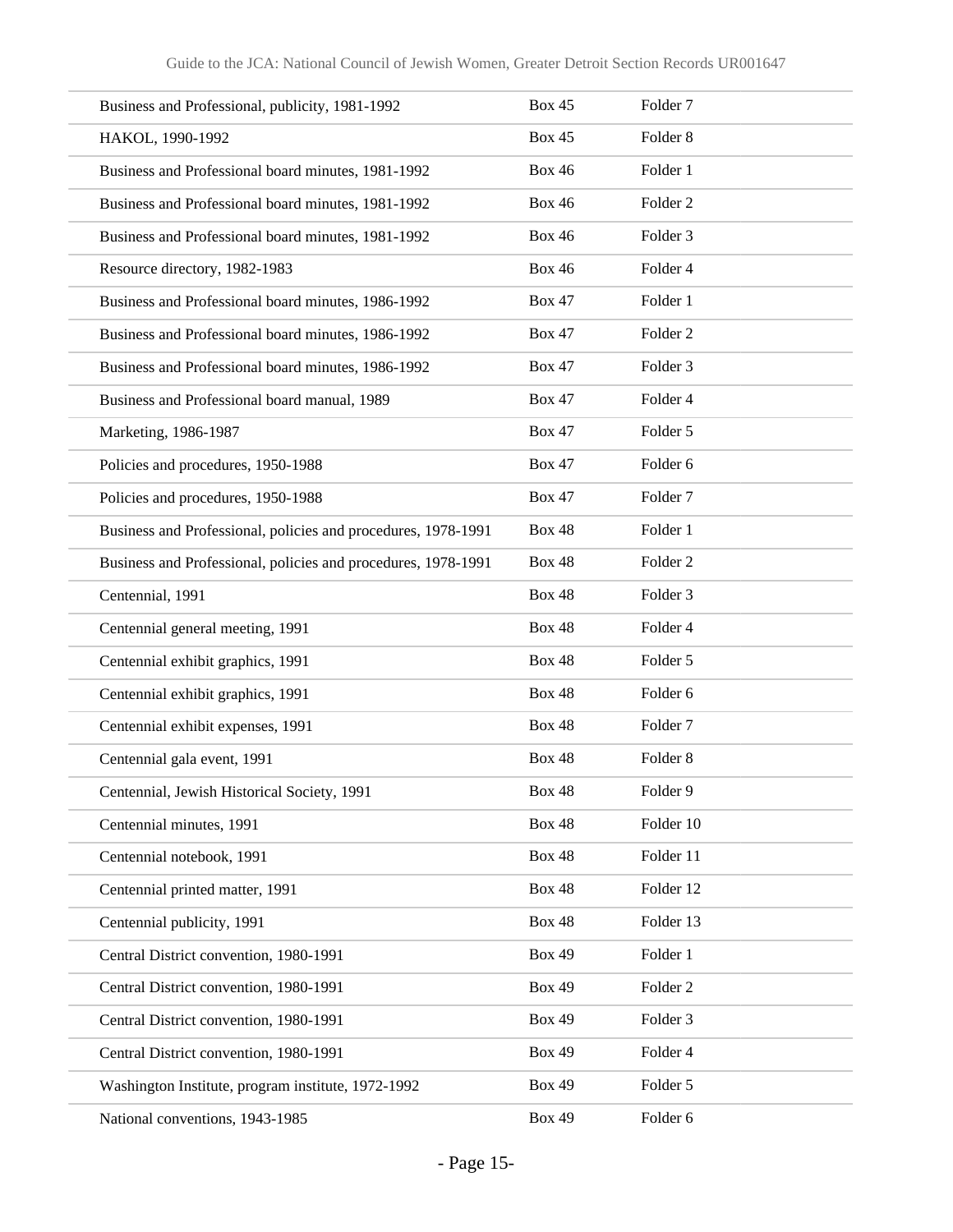| National conventions, 1943-1985                             | <b>Box 49</b> | Folder <sub>7</sub> |
|-------------------------------------------------------------|---------------|---------------------|
| National conventions, 1943-1985                             | <b>Box 49</b> | Folder <sub>8</sub> |
| National convention, 1987                                   | <b>Box 50</b> | Folder 1            |
| International convention, Toronto, 1972                     | <b>Box 50</b> | Folder <sub>2</sub> |
| Tercentenary convention, 1954                               | <b>Box 50</b> | Folder 3            |
| Council Week, 1974-1988                                     | <b>Box 50</b> | Folder 4            |
| Council Week, 1974-1988                                     | <b>Box 50</b> | Folder 5            |
| Finance: investments, sales tax, budget, contracts, undated | <b>Box 50</b> | Folder <sub>6</sub> |
| Finance committee: minutes, 1960-1991                       | <b>Box 50</b> | Folder <sub>7</sub> |
| Finance committee: minutes, 1960-1991                       | <b>Box 50</b> | Folder <sub>8</sub> |
| Finance committee: minutes, 1960-1991                       | <b>Box 50</b> | Folder 9            |
| Finance committee: minutes, 1960-1991                       | <b>Box 50</b> | Folder 10           |
| Finance committee: minutes, 1960-1991                       | <b>Box 50</b> | Folder 11           |
| Real estate, 1957-1984                                      | <b>Box 50</b> | Folder 12           |
| Insurance, 1977-1981                                        | <b>Box 50</b> | Folder 13           |
| Name funds, undated                                         | <b>Box 51</b> | Folder 1            |
| Tributes, undated                                           | <b>Box 51</b> | Folder <sub>2</sub> |
| Hebrew University High School, Israel, 1959-1964            | <b>Box 51</b> | Folder <sub>3</sub> |
| HIAS, 1982-1988                                             | <b>Box 51</b> | Folder <sub>4</sub> |
| HIPPY, 1975-1991                                            | <b>Box 51</b> | Folder 5            |
| International NCJW, undated                                 | <b>Box 51</b> | Folder 6            |
| International scholarships, 1947-1965                       | <b>Box 51</b> | Folder <sub>7</sub> |
| NOW in Israel, 1949-1975                                    | <b>Box 51</b> | Folder 8            |
| NCJW Research Institute, 1974-1979                          | <b>Box 51</b> | Folder 9            |
| Ship-a-Box, 1968-1987                                       | <b>Box 51</b> | Folder 10           |
| Leases, 1971-1989                                           | <b>Box 52</b> | Folder 1            |
| National leadership guidelines, undated                     | <b>Box 53</b> | Folder 1            |
| Section leadership training, undated                        | <b>Box 53</b> | Folder <sub>2</sub> |
| Barak retreat, 1985-1990                                    | <b>Box 53</b> | Folder 3            |
| Barak retreat, 1985-1990                                    | <b>Box 53</b> | Folder 4            |
| Barak retreat, 1985-1990                                    | <b>Box 53</b> | Folder 5            |
| Barak retreat, 1985-1990                                    | <b>Box 53</b> | Folder 6            |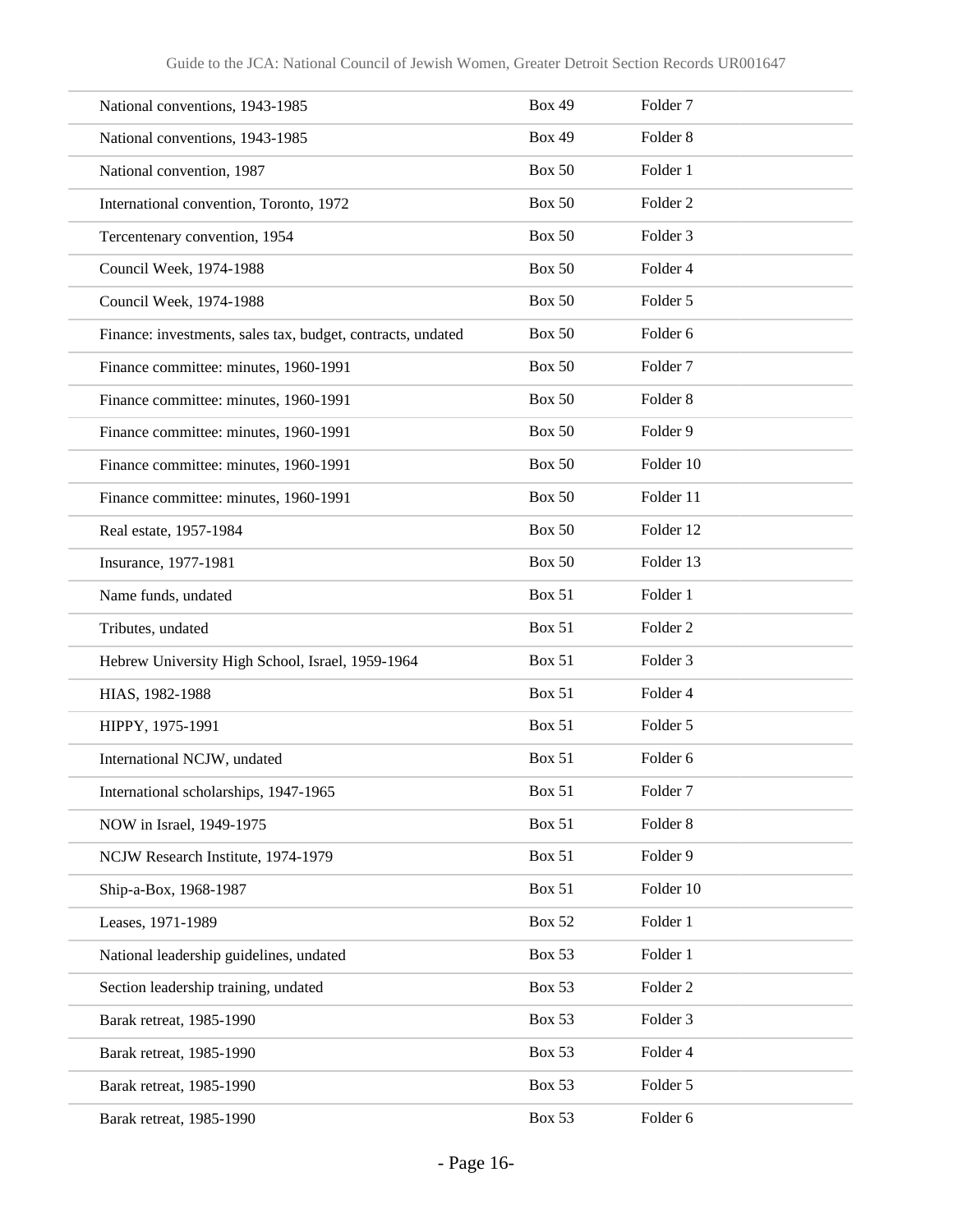| Public relations, 1987-1989                  | <b>Box 54</b> | Folder 1            |
|----------------------------------------------|---------------|---------------------|
| Public relations, 1987-1989                  | <b>Box 54</b> | Folder <sub>2</sub> |
| Logos, undated                               | <b>Box 54</b> | Folder 3            |
| Long-range planning, 1982-1988               | <b>Box 54</b> | Folder 4            |
| Marketing study, 1986-1987                   | <b>Box 54</b> | Folder 5            |
| Membership, dues, 1982-1985                  | <b>Box 54</b> | Folder <sub>6</sub> |
| Membership, dues, 1982-1985                  | <b>Box 54</b> | Folder <sub>7</sub> |
| Membership, dues, 1982-1985                  | <b>Box 54</b> | Folder <sub>8</sub> |
| Membership, dues, 1982-1985                  | <b>Box 54</b> | Folder 9            |
| Membership, dues, 1986-1988                  | <b>Box 55</b> | Folder 1            |
| Membership, dues, 1986-1988                  | <b>Box 55</b> | Folder <sub>2</sub> |
| Membership, dues, 1986-1988                  | <b>Box 55</b> | Folder 3            |
| Membership, dues, 1986-1988                  | <b>Box 55</b> | Folder 4            |
| Life membership, 1969-1981                   | <b>Box 55</b> | Folder 5            |
| Membership lists, 50-year members, 1907-1977 | <b>Box 55</b> | Folder 6            |
| Membership committee, 1976-1989              | <b>Box 55</b> | Folder <sub>7</sub> |
| Membership: minutes, 1989-1991               | <b>Box 55</b> | Folder <sub>8</sub> |
| Recruitment membership, 1980-1984            | <b>Box 55</b> | Folder 9            |
| Membership flyers, publicity, 1951-1987      | <b>Box 56</b> | Folder 1            |
| National history, 1954                       | <b>Box 56</b> | Folder <sub>2</sub> |
| National nominating committee, 1978-1984     | <b>Box 56</b> | Folder 3            |
| National resolutions and by-laws, 1968-1993  | <b>Box 56</b> | Folder 4            |
| National brochures, undated                  | <b>Box 56</b> | Folder 5            |
| National Center for the Child, undated       | <b>Box 56</b> | Folder 6            |
| National manuals, undated                    | <b>Box 56</b> | Folder <sub>7</sub> |
| Clippings, 1990-1992                         | <b>Box 57</b> | Folder 1            |
| Clippings, 1990-1992                         | <b>Box 57</b> | Folder 2            |
| Clippings, 1990-1992                         | <b>Box 57</b> | Folder 3            |
| Personnel practices, 1968-1991               | <b>Box 57</b> | Folder 4            |
| Personnel practices, 1968-1991               | <b>Box 57</b> | Folder 5            |
| Nominations, 1978-1989                       | <b>Box 57</b> | Folder 6            |
| Prayers, undated                             | <b>Box 57</b> | Folder 7            |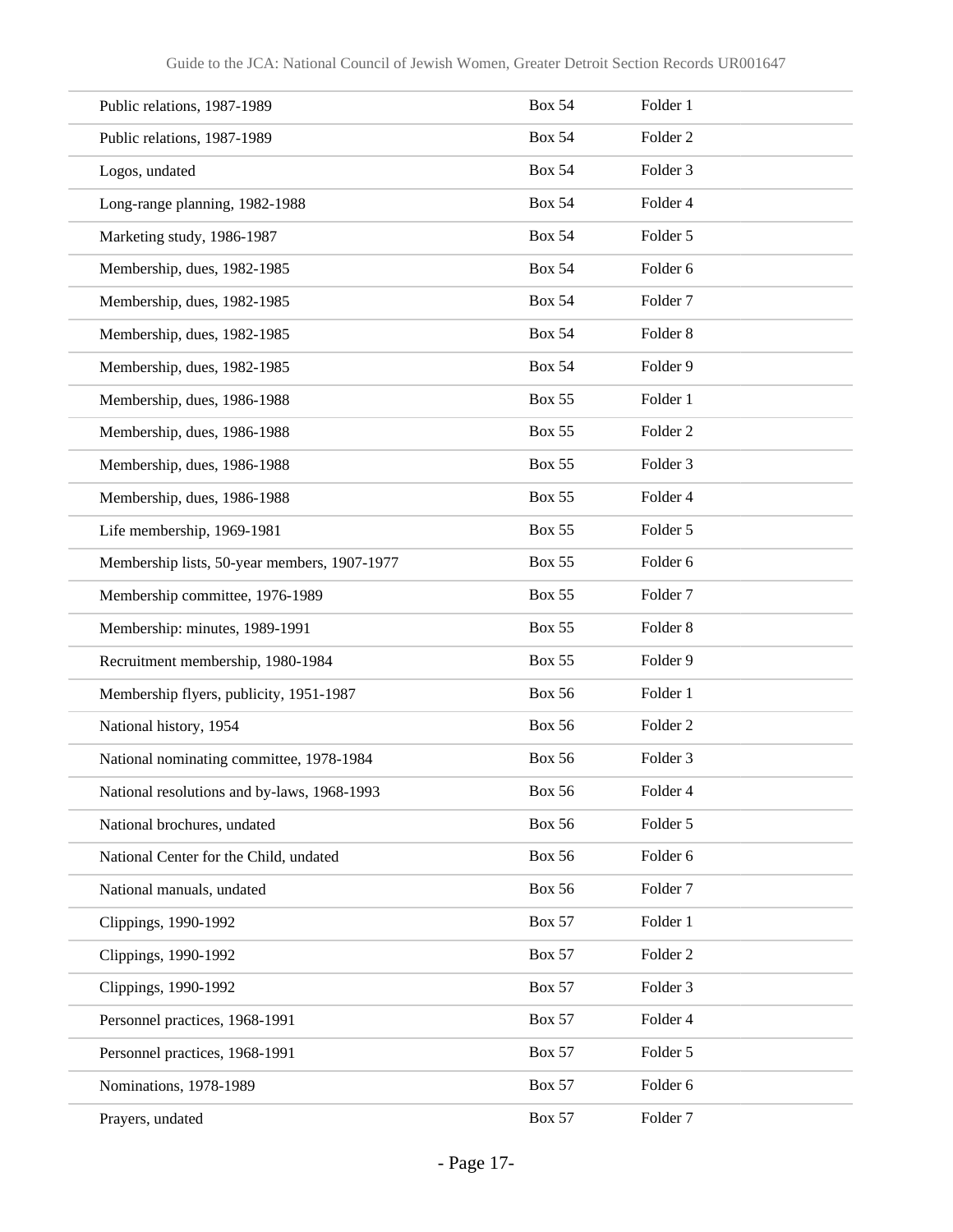| Installation acceptance speeches, 1950-1985   | <b>Box 57</b> | Folder <sub>8</sub>  |
|-----------------------------------------------|---------------|----------------------|
| President Billy Nita Barak, 1965-1967         | <b>Box 58</b> | Folder 1             |
| President Elizabeth Brodie, 1941              | <b>Box 58</b> | Folder <sub>2</sub>  |
| President Sally Brown, 1939-1941              | <b>Box 58</b> | Folder <sub>3</sub>  |
| President Carol Sue Coden, 1990-1992          | <b>Box 58</b> | Folder 4             |
| President Regene Freund Cohane, 1933-1935     | <b>Box 58</b> | Folder 5             |
| President Ann Daniels, 1949-1951              | <b>Box 58</b> | Folder 6             |
| President Ruth Frank, 1948-1949, 1956-1957    | <b>Box 58</b> | Folder <sub>7</sub>  |
| President Dorothy Gaylord, 1941-1942          | <b>Box 58</b> | Folder <sub>8</sub>  |
| President Blanche Gilbert, 1928-1930          | <b>Box 58</b> | Folder 9             |
| President Ida E. Ginsburg, 1891-1898          | <b>Box 58</b> | Folder 10            |
| President Mignon Ginsburg, 1930-1933          | <b>Box 58</b> | Folder 11            |
| President Gertrude Glogower, 1921-1924        | <b>Box 58</b> | Folder 12            |
| President Bella Goodman, 1908-1913            | <b>Box 58</b> | Folder 13            |
| President Miriam D. Goldman, 1916-1919        | <b>Box 58</b> | Folder 14            |
| President Rose Gould, 1955-1956               | <b>Box 58</b> | Folder 15            |
| President Barbara Grant, 1988-1990            | <b>Box 58</b> | Folder 16            |
| President Krana Grossman, 1963-1965           | <b>Box 58</b> | Folder 17            |
| President Shirley Hesslein, 1959-1960         | <b>Box 58</b> | Folder 18            |
| President Ruth Klein, 1937-1939               | <b>Box 58</b> | Folder 19            |
| President Flossie Kreger, 1944-1946           | <b>Box 58</b> | Folder 20            |
| President Ida E. Krolik, 1898-1906            | <b>Box 58</b> | Folder 21            |
| President Queenie Krouse, 1953-1954           | <b>Box 58</b> | Folder <sub>22</sub> |
| President Jean Laib, 1935-1937                | <b>Box 58</b> | Folder 23            |
| President Terran Leemis, 1986-1988            | <b>Box 58</b> | Folder 24            |
| President Sandy Leshman, 1984-1986            | <b>Box 58</b> | Folder <sub>25</sub> |
| President Sonia Macey, 1982-1984              | <b>Box 58</b> | Folder 26            |
| President Hattie J. May, 1919-1921, 1924-1925 | <b>Box 58</b> | Folder 27            |
| President Sondra Nathan, 1980-1982            | <b>Box 58</b> | Folder 28            |
| President Frances Quint, 1957-1959            | <b>Box 58</b> | Folder 29            |
| President Esther Rosenblum, 1971-1973         | <b>Box 58</b> | Folder 30            |
| President Rosa T. Rosenfeld, 1906-1908        | <b>Box 58</b> | Folder 31            |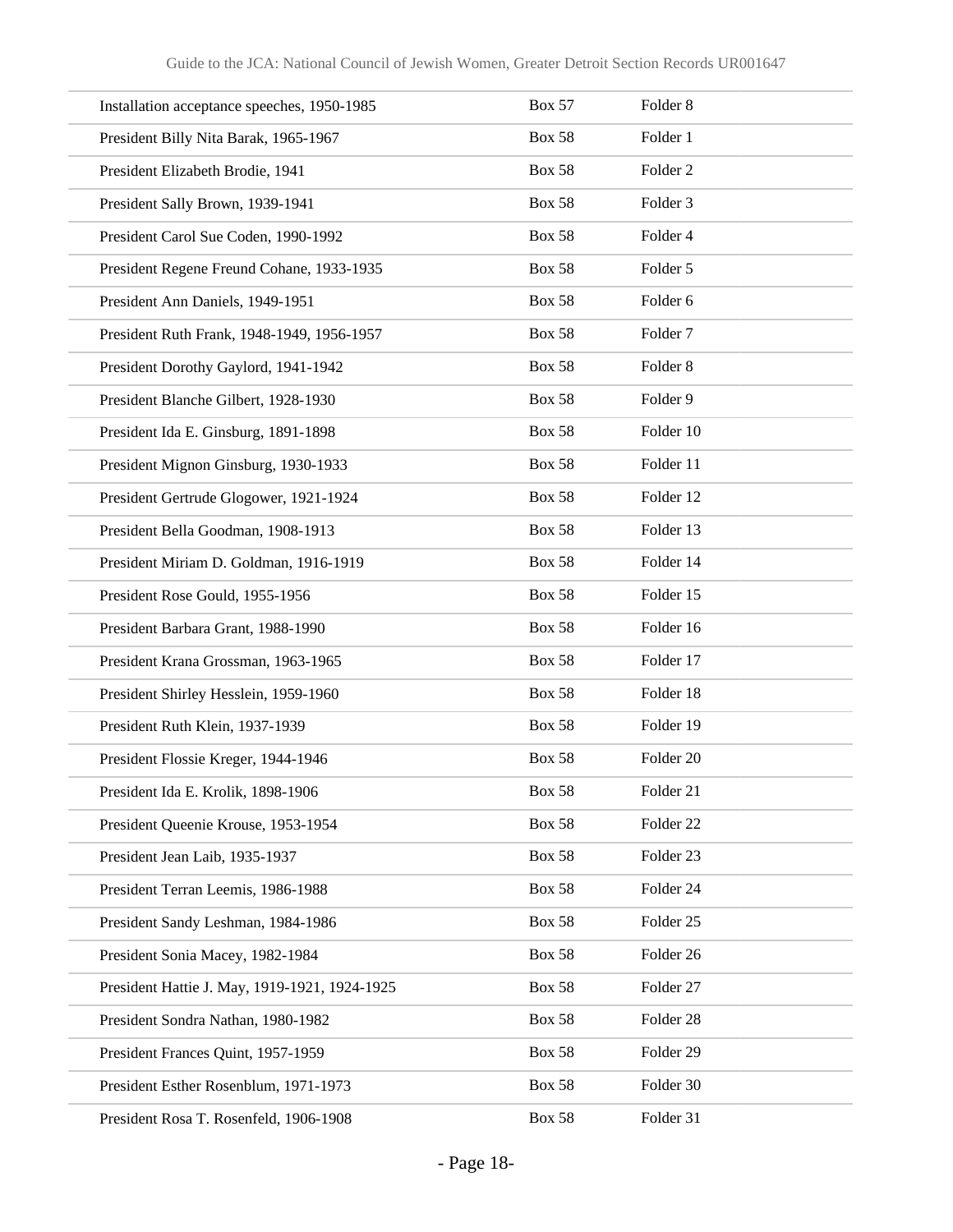| President Minna Rothman, 1951-1953                                           | <b>Box 58</b> | Folder 32           |
|------------------------------------------------------------------------------|---------------|---------------------|
| President Sally Schottenfels, 1961-1963                                      | <b>Box 58</b> | Folder 33           |
| President Helen Shevin, 1969-1971                                            | <b>Box 58</b> | Folder 34           |
| President Freddy Shiftman, 1967-1969                                         | <b>Box 58</b> | Folder 35           |
| President Lillian Simons, 1913-1916                                          | <b>Box 58</b> | Folder 36           |
| President Norma Smith (Nussbaum), 1946-1948                                  | <b>Box 58</b> | Folder 37           |
| President Adele Sonenklar, 1976-1978                                         | <b>Box 58</b> | Folder 38           |
| President Jessie Stern, 1974-1976                                            | <b>Box 58</b> | Folder 39           |
| President Lenore Van Vliet, 1960-1961                                        | <b>Box 58</b> | Folder 30           |
| President Josephine Weiner, 1942-1944, 1967-1971 National                    | <b>Box 58</b> | Folder 41           |
| President Phyllis Welling, 1978-1980                                         | <b>Box 58</b> | Folder 42           |
| President Mildred Welt, 1925-1928, 1943-1948 National, 1948<br>International | <b>Box 58</b> | Folder 43           |
| President Beryl Winkelman, 1973-1974                                         | <b>Box 58</b> | Folder 44           |
| President Rose Wolenburgh, 1893-1894                                         | <b>Box 58</b> | Folder 45           |
| Presidents lists, undated                                                    | <b>Box 58</b> | Folder 46           |
| General presidential information, undated                                    | <b>Box 58</b> | Folder 47           |
| Section letterheads, undated                                                 | <b>Box 58</b> | Folder 48           |
| Tape transcription, undated                                                  | <b>Box 58</b> | Folder 49           |
| Programs-general, 1944-1948                                                  | <b>Box 59</b> | Folder 1            |
| Program minutes, 1980-1991                                                   | <b>Box 59</b> | Folder <sub>2</sub> |
| Hair, 1944-1990                                                              | <b>Box 59</b> | Folder <sub>3</sub> |
| Child care ad hoc committee, 1987-1988                                       | <b>Box 60</b> | Folder 1            |
| Community service evaluations, 1979-1989                                     | <b>Box 60</b> | Folder <sub>2</sub> |
| Project development: minutes, 1959-1988                                      | <b>Box 60</b> | Folder 3            |
| Project development: minutes, 1959-1988                                      | <b>Box 60</b> | Folder 4            |
| Strategic planning: minutes, 1991                                            | <b>Box 60</b> | Folder 5            |
| Advocacy committee: minutes, 1982-1983                                       | <b>Box 61</b> | Folder 1            |
| Affirmative action: DeFumis case, 1972-1974                                  | Box 61        | Folder <sub>2</sub> |
| Aging subcommittee, 1979-1985                                                | <b>Box 61</b> | Folder 3            |
| Battered women, 1983-1984                                                    | Box 61        | Folder 4            |
| Brochures, mailings, 1955                                                    | <b>Box 61</b> | Folder 5            |

Civil rights, 1963-1964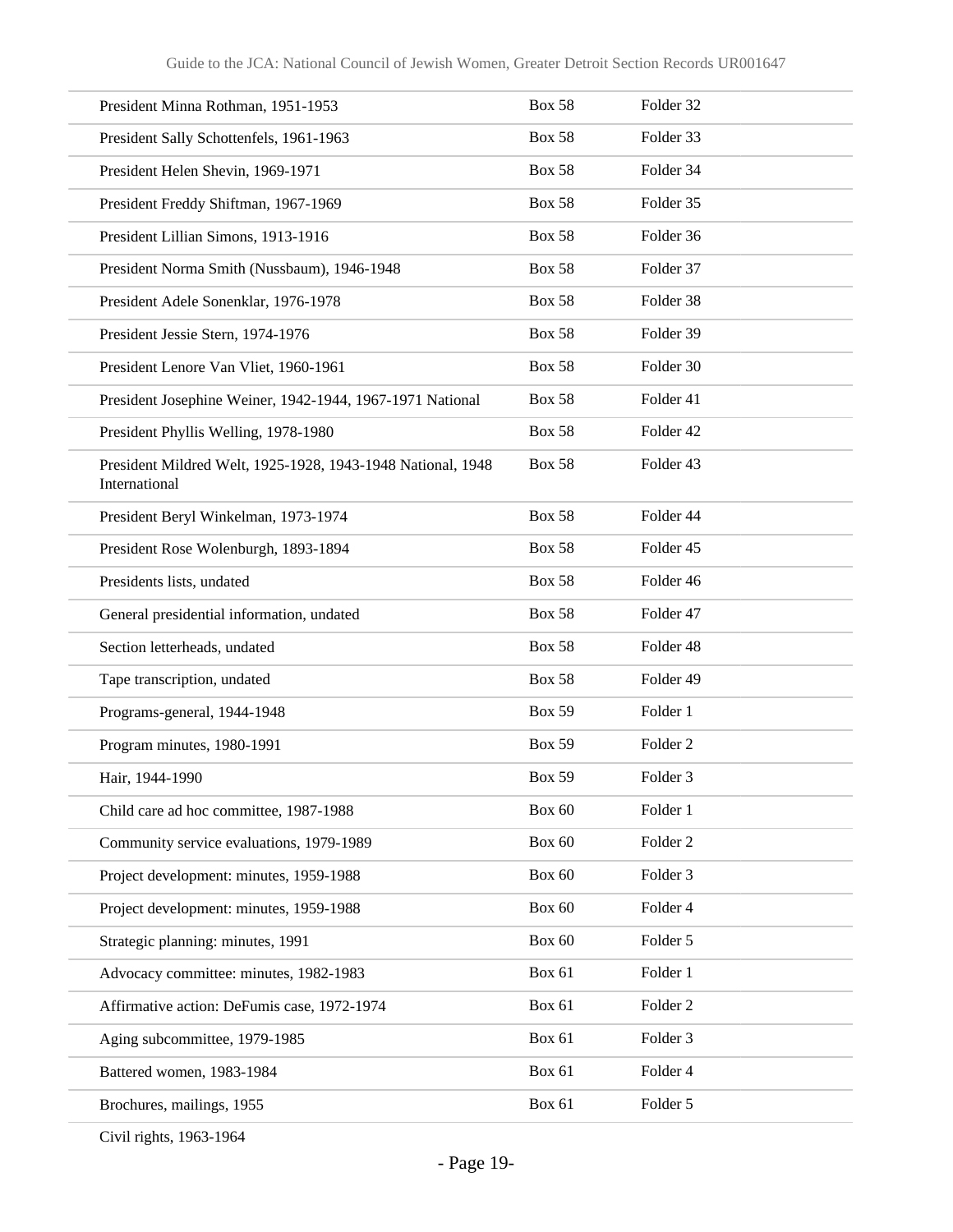|                                                           | <b>Box 61</b> | Folder <sub>6</sub> |
|-----------------------------------------------------------|---------------|---------------------|
| Correspondence, inner city busing, 1972                   | Box 61        | Folder <sub>7</sub> |
| Constitutional task force, 1974                           | <b>Box 61</b> | Folder <sub>8</sub> |
| Day in Lansing, 1983                                      | <b>Box 61</b> | Folder <sub>9</sub> |
| Education, 1984-1985                                      | <b>Box 61</b> | Folder 10           |
| Guidelines: submitting testimony in name of NCJW, undated | <b>Box 61</b> | Folder 11           |
| Gun control, 1981-1982                                    | <b>Box 61</b> | Folder 12           |
| Immigration, 1952                                         | <b>Box 61</b> | Folder 13           |
| JARC, 1971                                                | <b>Box 61</b> | Folder 14           |
| Jewish Vocational Service, 1955                           | <b>Box 62</b> | Folder 1            |
| Juvenile justice, 1982                                    | <b>Box 62</b> | Folder <sub>2</sub> |
| Juvenile justice reform, 1975-1977                        | <b>Box 62</b> | Folder <sub>3</sub> |
| Legislative issues, 1982                                  | <b>Box 62</b> | Folder 4            |
| Miscellaneous issues, 1956-1991                           | <b>Box 62</b> | Folder 5            |
| Public affairs: correspondence, 1978-1988                 | <b>Box 62</b> | Folder <sub>6</sub> |
| Public affairs: education, 1984-1985                      | <b>Box 62</b> | Folder <sub>7</sub> |
| Public affairs: meetings, 1962-1991                       | <b>Box 62</b> | Folder <sub>8</sub> |
| State public affairs: correspondence, 1989                | <b>Box 62</b> | Folder 9            |
| Shows, scripts, 1947-1978                                 | <b>Box 63</b> | Folder 1            |
| Shows, scripts, 1947-1978                                 | Box 63        | Folder <sub>2</sub> |
| Shows, scripts, 1947-1978                                 | <b>Box 63</b> | Folder <sub>3</sub> |
| Shows, scripts (District), 1911-1985                      | <b>Box 63</b> | Folder 4            |
| Resale shop shows, plays, 1944                            | <b>Box 63</b> | Folder 5            |

## **Series 2: Board meeting minutes, 1944-1991**

| <b>Title/Description</b>          | <b>Instances</b> |          |  |
|-----------------------------------|------------------|----------|--|
| Board minutes, reports, 1945-1951 | <b>Box 64</b>    | Folder 1 |  |
| Board minutes, reports, 1945-1951 | Box 64           | Folder 2 |  |
| Board minutes, reports, 1945-1951 | <b>Box 64</b>    | Folder 3 |  |
| Board minutes, reports, 1945-1951 | Box 64           | Folder 4 |  |
| Board minutes, reports, 1945-1951 | Box 64           | Folder 5 |  |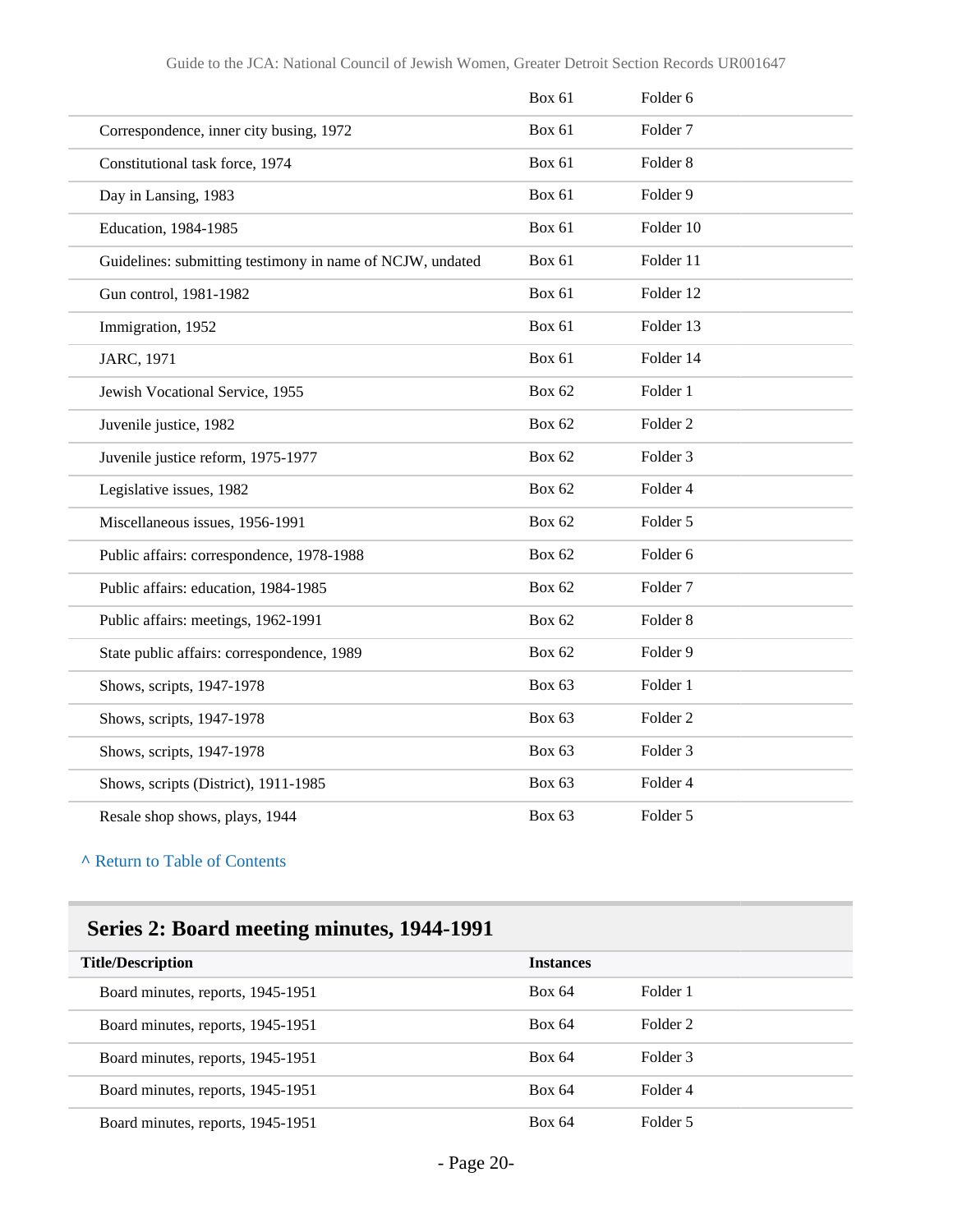| Board minutes, reports, 1945-1951 | <b>Box 64</b> | Folder 6            |
|-----------------------------------|---------------|---------------------|
| Board minutes, reports, 1945-1951 | <b>Box 64</b> | Folder <sub>7</sub> |
| Board minutes, reports, 1952-1954 | <b>Box 65</b> | Folder 1            |
| Board minutes, reports, 1952-1954 | <b>Box 65</b> | Folder <sub>2</sub> |
| Board minutes, reports, 1952-1954 | <b>Box 65</b> | Folder 3            |
| Board minutes, reports, 1952-1954 | <b>Box 65</b> | Folder 4            |
| Board minutes, reports, 1952-1954 | <b>Box 65</b> | Folder 5            |
| Board minutes, reports, 1952-1954 | <b>Box 65</b> | Folder <sub>6</sub> |
| Board minutes, reports, 1952-1954 | <b>Box 65</b> | Folder <sub>7</sub> |
| Board minutes, reports, 1955-1960 | <b>Box 66</b> | Folder 1            |
| Board minutes, reports, 1955-1960 | <b>Box 66</b> | Folder <sub>2</sub> |
| Board minutes, reports, 1955-1960 | <b>Box 66</b> | Folder <sub>3</sub> |
| Board minutes, reports, 1955-1960 | <b>Box 66</b> | Folder 4            |
| Board minutes, reports, 1955-1960 | <b>Box 66</b> | Folder 5            |
| Board minutes, reports, 1955-1960 | <b>Box 66</b> | Folder 6            |
| Board minutes, reports, 1961-1968 | <b>Box 67</b> | Folder 1            |
| Board minutes, reports, 1961-1968 | <b>Box 67</b> | Folder <sub>2</sub> |
| Board minutes, reports, 1961-1968 | <b>Box 67</b> | Folder <sub>3</sub> |
| Board minutes, reports, 1961-1968 | <b>Box 67</b> | Folder 4            |
| Board minutes, reports, 1961-1968 | <b>Box 67</b> | Folder 5            |
| Board minutes, reports, 1961-1968 | <b>Box 67</b> | Folder 6            |
| Board minutes, reports, 1961-1968 | <b>Box 67</b> | Folder <sub>7</sub> |
| Board minutes, reports, 1961-1968 | <b>Box 67</b> | Folder 8            |
| Board minutes, reports, 1969-1973 | <b>Box 68</b> | Folder 1            |
| Board minutes, reports, 1969-1973 | <b>Box 68</b> | Folder <sub>2</sub> |
| Board minutes, reports, 1969-1973 | <b>Box 68</b> | Folder 3            |
| Board minutes, reports, 1969-1973 | <b>Box 68</b> | Folder 4            |
| Board minutes, reports, 1969-1973 | <b>Box 68</b> | Folder 5            |
| Board minutes, reports, 1969-1973 | <b>Box 68</b> | Folder 6            |
| Board minutes, reports, 1974-1976 | <b>Box 69</b> | Folder 1            |
| Board minutes, reports, 1974-1976 | <b>Box 69</b> | Folder <sub>2</sub> |
| Board minutes, reports, 1974-1976 | <b>Box 69</b> | Folder 3            |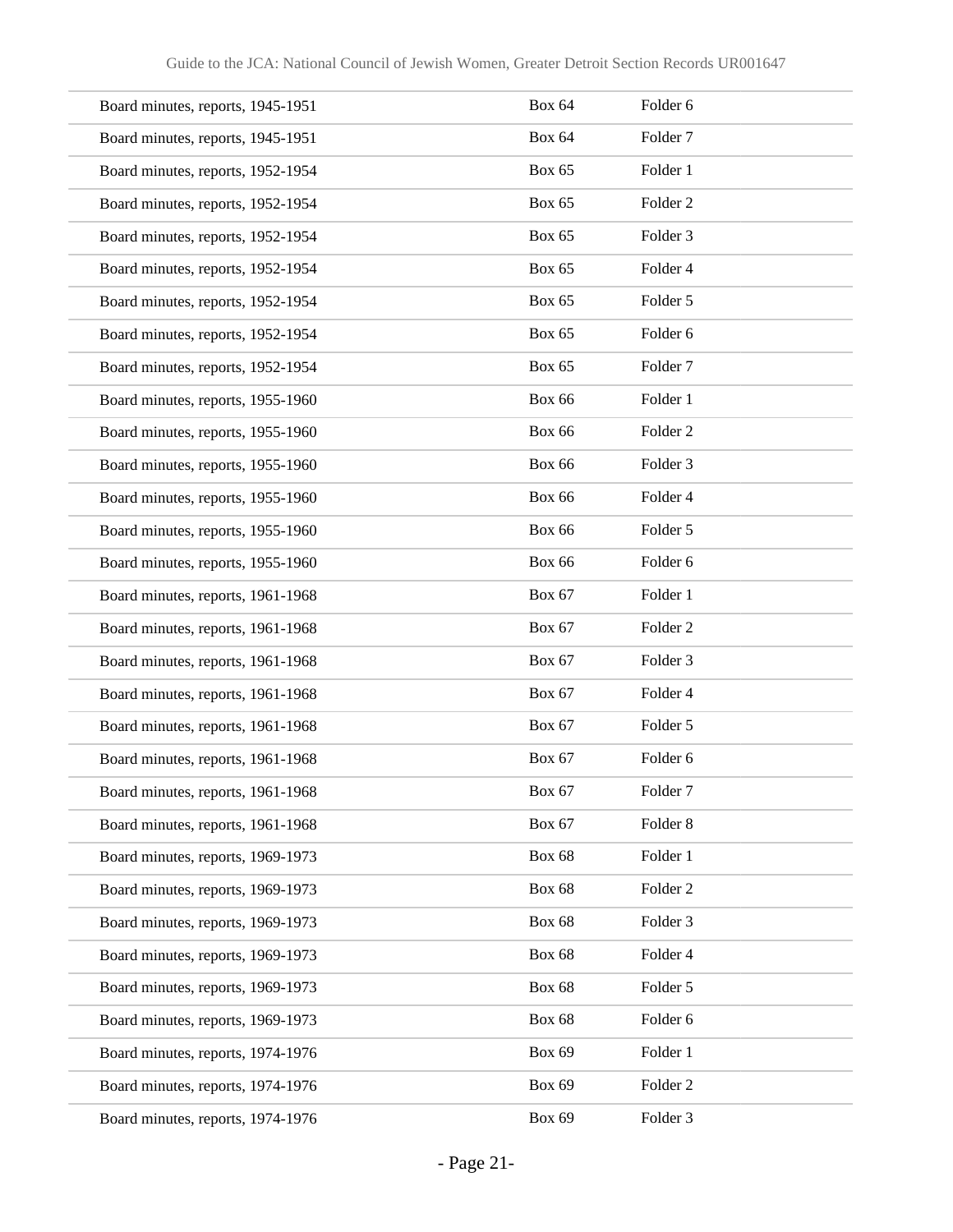| Board minutes, reports, 1974-1976   | <b>Box 69</b> | Folder 4            |
|-------------------------------------|---------------|---------------------|
| Board minutes, reports, 1974-1976   | <b>Box 69</b> | Folder 5            |
| Board minutes, reports, 1974-1976   | <b>Box 69</b> | Folder 6            |
| Board minutes, reports, 1977-1979   | <b>Box 70</b> | Folder 1            |
| Board minutes, reports, 1977-1979   | <b>Box 70</b> | Folder <sub>2</sub> |
| Board minutes, reports, 1977-1979   | <b>Box 70</b> | Folder <sub>3</sub> |
| Board minutes, reports, 1980-1984   | <b>Box 71</b> | Folder 1            |
| Board minutes, reports, 1980-1984   | <b>Box 71</b> | Folder <sub>2</sub> |
| Board minutes, reports, 1980-1984   | <b>Box 71</b> | Folder 3            |
| Board minutes, reports, 1980-1984   | <b>Box 71</b> | Folder 4            |
| Board minutes, reports, 1980-1984   | <b>Box 71</b> | Folder 5            |
| Board minutes, reports, 1985-1988   | <b>Box 72</b> | Folder 1            |
| Board minutes, reports, 1985-1988   | <b>Box 72</b> | Folder <sub>2</sub> |
| Board minutes, reports, 1985-1988   | <b>Box 72</b> | Folder <sub>3</sub> |
| Board minutes, reports, 1985-1988   | <b>Box 72</b> | Folder 4            |
| Board minutes, reports, 1985-1988   | <b>Box 72</b> | Folder 5            |
| Board minutes, reports, 1985-1988   | <b>Box 72</b> | Folder 6            |
| Board minutes, reports, 1988-1990   | <b>Box 73</b> | Folder 1            |
| Board minutes, reports, 1988-1990   | <b>Box 73</b> | Folder <sub>2</sub> |
| Board minutes, reports, 1988-1990   | <b>Box 73</b> | Folder <sub>3</sub> |
| Vice-presidents' minutes, 1980-1991 | <b>Box 74</b> | Folder 1            |
| Vice-presidents' minutes, 1980-1991 | <b>Box 74</b> | Folder <sub>2</sub> |
| Vice-presidents' minutes, 1980-1991 | <b>Box 74</b> | Folder 3            |
| Vice-presidents' minutes, 1980-1991 | <b>Box 74</b> | Folder 4            |
| Vice-presidents' minutes, 1980-1991 | <b>Box 74</b> | Folder 5            |
| Vice-presidents' minutes, 1980-1991 | <b>Box 74</b> | Folder 6            |
| Vice-presidents' minutes, 1980-1991 | <b>Box 74</b> | Folder <sub>7</sub> |
| Vice-presidents' minutes, 1980-1991 | <b>Box 74</b> | Folder 8            |
| Vice-presidents' minutes, 1980-1991 | <b>Box 74</b> | Folder 9            |
| Vice-presidents' minutes, 1980-1991 | <b>Box 74</b> | Folder 10           |
| Vice-presidents' minutes, 1980-1991 | <b>Box 74</b> | Folder 11           |
| Vice-presidents' minutes, 1980-1991 | <b>Box 74</b> | Folder 12           |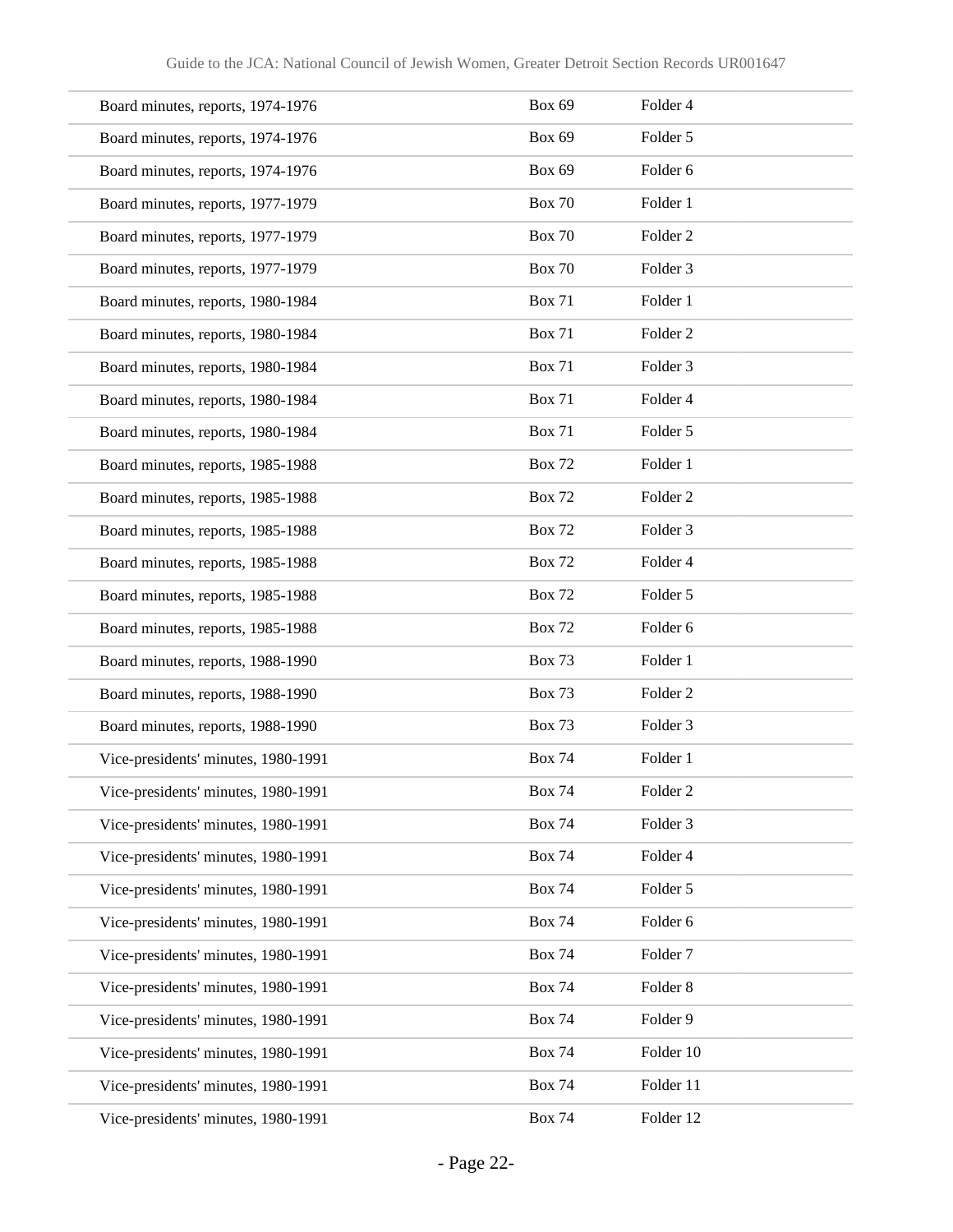| <b>Title/Description</b> | <b>Instances</b> |                     |
|--------------------------|------------------|---------------------|
| Bulletins, 1940-1959     | <b>Box 75</b>    | Folder 1            |
| Bulletins, 1940-1959     | <b>Box 75</b>    | Folder <sub>2</sub> |
| Bulletins, 1940-1959     | <b>Box 75</b>    | Folder 3            |
| Bulletins, 1940-1959     | <b>Box 75</b>    | Folder 4            |
| Bulletins, 1940-1959     | <b>Box 75</b>    | Folder 5            |
| Bulletins, 1940-1959     | <b>Box 75</b>    | Folder 6            |
| Bulletins, 1940-1959     | <b>Box 75</b>    | Folder <sub>7</sub> |
| Bulletins, 1940-1959     | <b>Box 75</b>    | Folder <sub>8</sub> |
| Bulletins, 1940-1959     | <b>Box 75</b>    | Folder 9            |
| Bulletins, 1940-1959     | <b>Box 75</b>    | Folder 10           |
| Bulletins, 1940-1959     | <b>Box 75</b>    | Folder 11           |
| Bulletins, 1940-1959     | <b>Box 75</b>    | Folder 12           |
| Bulletins, 1940-1959     | <b>Box 75</b>    | Folder 13           |
| Bulletins, 1940-1959     | <b>Box 75</b>    | Folder 14           |
| Bulletins, 1940-1959     | <b>Box 75</b>    | Folder 15           |
| Bulletins, 1940-1959     | <b>Box 75</b>    | Folder 16           |
| Bulletins, 1940-1959     | <b>Box 75</b>    | Folder 17           |
| Bulletins, 1940-1959     | <b>Box 75</b>    | Folder 18           |
| Bulletins, 1940-1959     | <b>Box 75</b>    | Folder 19           |
| Bulletins, 1940-1959     | <b>Box 75</b>    | Folder 20           |
| Bulletins, 1960-1975     | <b>Box 76</b>    | Folder 1            |
| Bulletins, 1960-1975     | <b>Box 76</b>    | Folder <sub>2</sub> |
| Bulletins, 1960-1975     | <b>Box 76</b>    | Folder 3            |
| Bulletins, 1960-1975     | <b>Box 76</b>    | Folder 4            |
| Bulletins, 1960-1975     | <b>Box 76</b>    | Folder 5            |
| Bulletins, 1960-1975     | <b>Box 76</b>    | Folder 6            |
| Bulletins, 1960-1975     | <b>Box 76</b>    | Folder <sub>7</sub> |
| Bulletins, 1960-1975     | <b>Box 76</b>    | Folder 8            |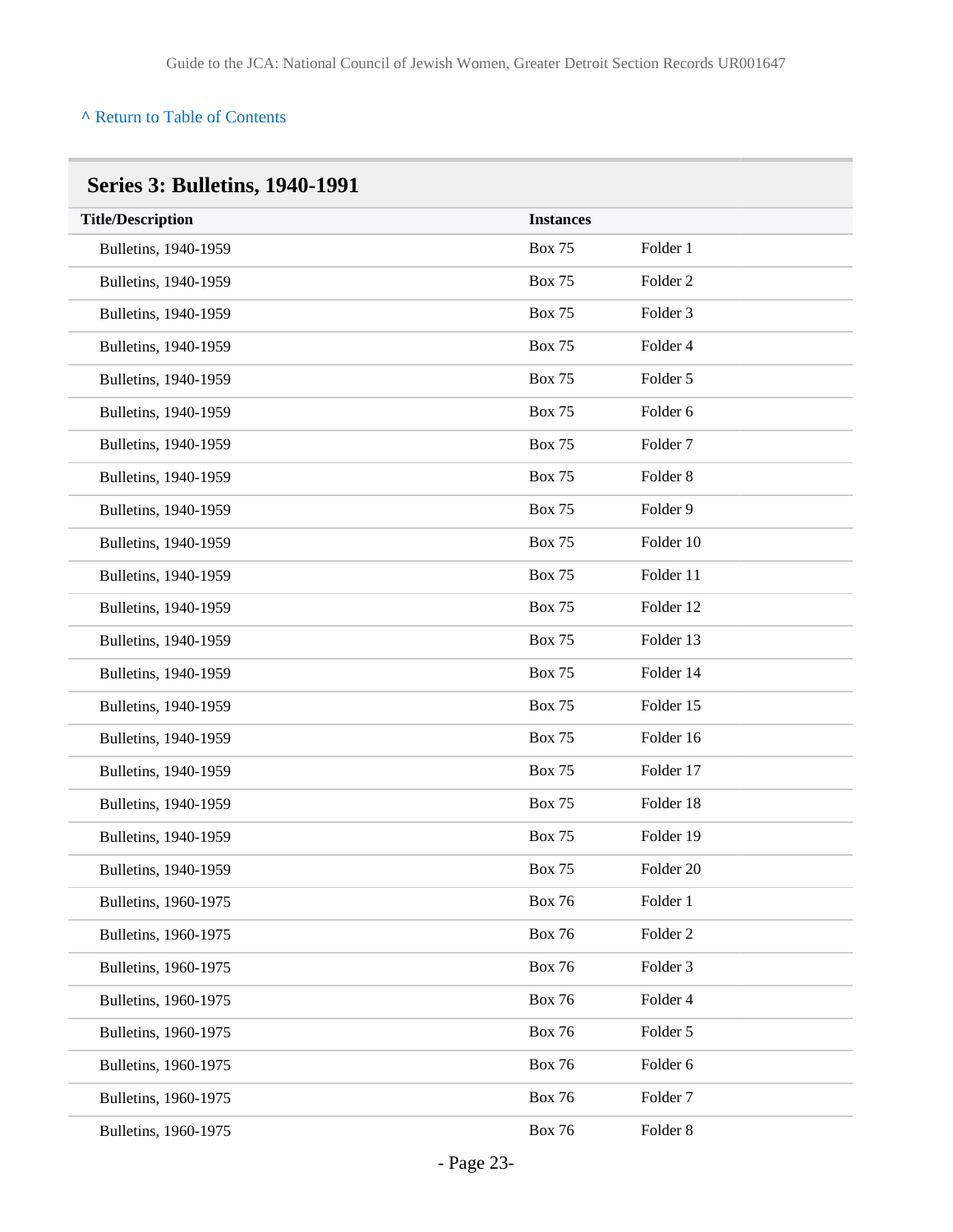| Bulletins, 1960-1975 | <b>Box 76</b> | Folder 9            |
|----------------------|---------------|---------------------|
| Bulletins, 1960-1975 | <b>Box 76</b> | Folder 10           |
| Bulletins, 1960-1975 | <b>Box 76</b> | Folder 11           |
| Bulletins, 1960-1975 | <b>Box 76</b> | Folder 12           |
| Bulletins, 1960-1975 | <b>Box 76</b> | Folder 13           |
| Bulletins, 1960-1975 | <b>Box 76</b> | Folder 14           |
| Bulletins, 1960-1975 | <b>Box 76</b> | Folder 15           |
| Bulletins, 1960-1975 | <b>Box 76</b> | Folder 16           |
| Bulletins, 1976-1983 | <b>Box 77</b> | Folder 1            |
| Bulletins, 1976-1983 | <b>Box 77</b> | Folder <sub>2</sub> |
| Bulletins, 1976-1983 | <b>Box 77</b> | Folder <sub>3</sub> |
| Bulletins, 1976-1983 | <b>Box 77</b> | Folder 4            |
| Bulletins, 1976-1983 | <b>Box 77</b> | Folder 5            |
| Bulletins, 1976-1983 | <b>Box 77</b> | Folder 6            |
| Bulletins, 1976-1983 | <b>Box 77</b> | Folder <sub>7</sub> |
| Bulletins, 1976-1983 | <b>Box 77</b> | Folder <sub>8</sub> |
| Bulletins, 1976-1983 | <b>Box 77</b> | Folder 9            |
| Bulletins, 1976-1983 | <b>Box 77</b> | Folder 10           |
| Bulletins, 1976-1983 | <b>Box 77</b> | Folder 11           |
| Bulletins, 1976-1983 | <b>Box 77</b> | Folder 12           |
| Bulletins, 1976-1983 | <b>Box 77</b> | Folder 13           |
| Bulletins, 1976-1983 | <b>Box 77</b> | Folder 14           |
| Bulletins, 1976-1983 | <b>Box 77</b> | Folder 15           |
| Bulletins, 1976-1983 | <b>Box 77</b> | Folder 16           |
| Bulletins, 1976-1983 | <b>Box 77</b> | Folder 17           |
| Bulletins, 1976-1983 | <b>Box 77</b> | Folder 18           |
| Bulletins, 1976-1983 | <b>Box 77</b> | Folder 19           |
| Bulletins, 1976-1983 | <b>Box 77</b> | Folder 20           |
| Bulletins, 1976-1983 | <b>Box 77</b> | Folder 21           |
| Bulletins, 1976-1983 | <b>Box 77</b> | Folder 22           |
| Bulletins, 1976-1983 | <b>Box 77</b> | Folder 23           |
| Bulletins, 1976-1983 | <b>Box 77</b> | Folder 24           |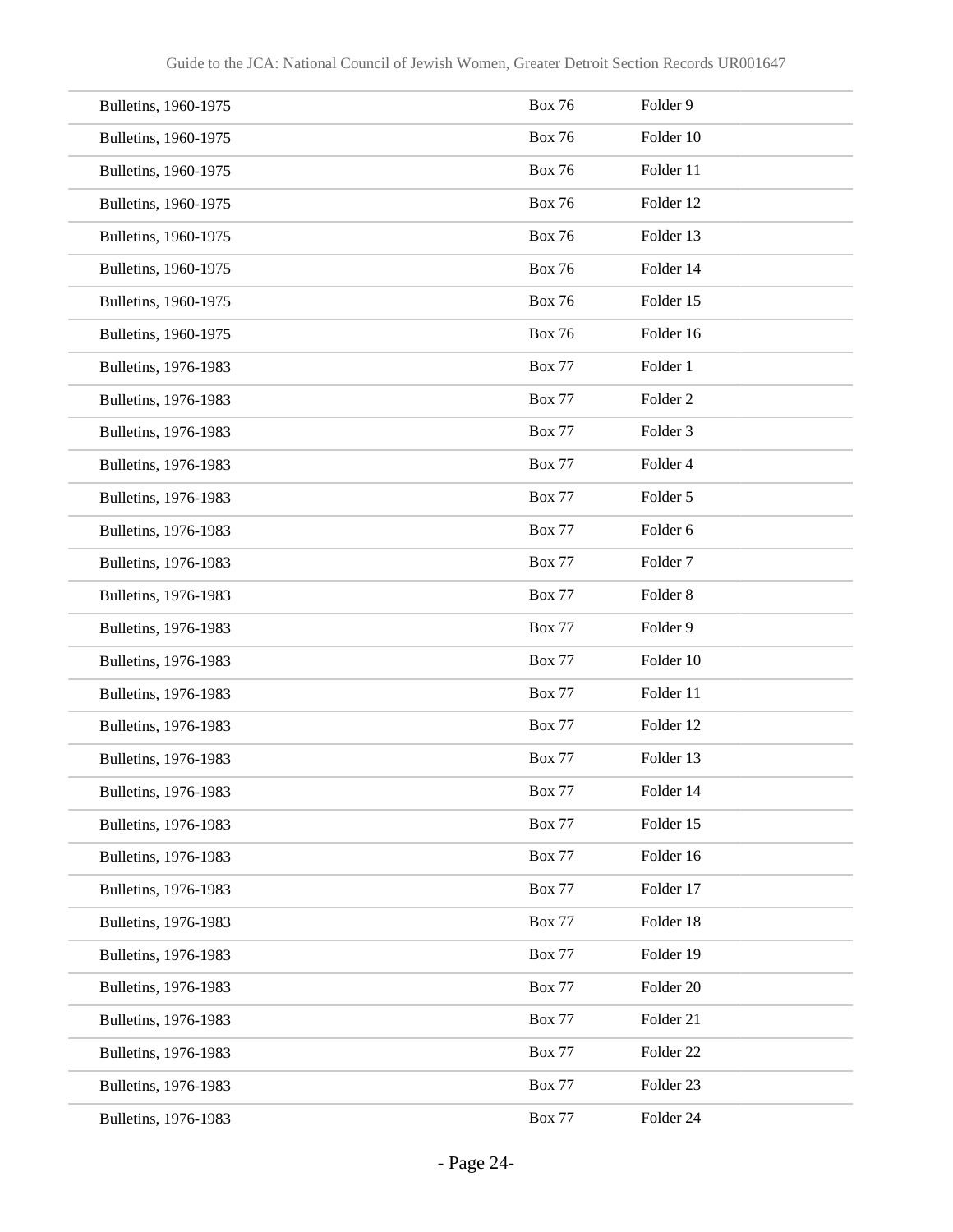| Bulletins, 1976-1983 | <b>Box 77</b> | Folder <sub>25</sub> |
|----------------------|---------------|----------------------|
| Bulletins, 1976-1983 | <b>Box 77</b> | Folder 26            |
| Bulletins, 1976-1983 | <b>Box 77</b> | Folder 27            |
| Bulletins, 1976-1983 | <b>Box 77</b> | Folder <sub>28</sub> |
| Bulletins, 1976-1983 | <b>Box 77</b> | Folder <sub>29</sub> |
| Bulletins, 1976-1983 | <b>Box 77</b> | Folder 30            |
| Bulletins, 1984-1991 | <b>Box 78</b> | Folder 1             |
| Bulletins, 1984-1991 | <b>Box 78</b> | Folder <sub>2</sub>  |
| Bulletins, 1984-1991 | <b>Box 78</b> | Folder 3             |
| Bulletins, 1984-1991 | <b>Box 78</b> | Folder 4             |
| Bulletins, 1984-1991 | <b>Box 78</b> | Folder 5             |
| Bulletins, 1984-1991 | <b>Box 78</b> | Folder 6             |
| Bulletins, 1984-1991 | <b>Box 78</b> | Folder <sub>7</sub>  |
| Bulletins, 1984-1991 | <b>Box 78</b> | Folder <sub>8</sub>  |
| Bulletins, 1984-1991 | <b>Box 78</b> | Folder 9             |
| Bulletins, 1984-1991 | <b>Box 78</b> | Folder 10            |
| Bulletins, 1984-1991 | <b>Box 78</b> | Folder 11            |
| Bulletins, 1984-1991 | <b>Box 78</b> | Folder 12            |
| Bulletins, 1984-1991 | <b>Box 78</b> | Folder 13            |
| Bulletins, 1984-1991 | <b>Box 78</b> | Folder 14            |
| Bulletins, 1984-1991 | <b>Box 78</b> | Folder 15            |
| Bulletins, 1984-1991 | <b>Box 78</b> | Folder 16            |
| Bulletins, 1984-1991 | <b>Box 78</b> | Folder 17            |
| Bulletins, 1984-1991 | <b>Box 78</b> | Folder 18            |
| Bulletins, 1984-1991 | <b>Box 78</b> | Folder 19            |
| Bulletins, 1984-1991 | <b>Box 78</b> | Folder 20            |
| Bulletins, 1984-1991 | <b>Box 78</b> | Folder 21            |
| Bulletins, 1984-1991 | <b>Box 78</b> | Folder 22            |
| Bulletins, 1984-1991 | <b>Box 78</b> | Folder 23            |
| Bulletins, 1984-1991 | <b>Box 78</b> | Folder 24            |
| Bulletins, 1984-1991 | <b>Box 78</b> | Folder 25            |
| Bulletins, 1984-1991 | <b>Box 78</b> | Folder 26            |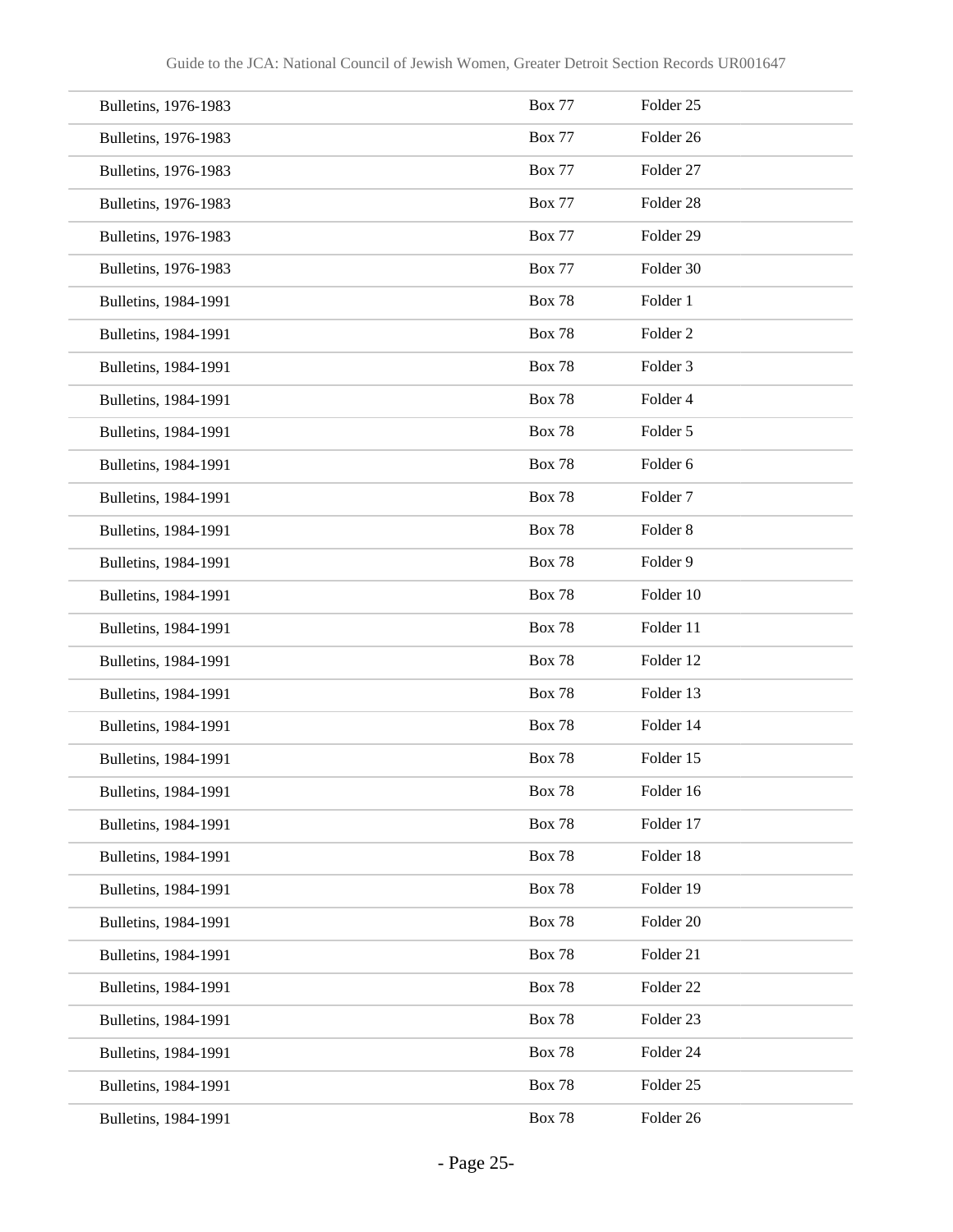| Bulletins, 1984-1991 | <b>Box 78</b> | Folder 27 |
|----------------------|---------------|-----------|
| Bulletins, 1984-1991 | <b>Box 78</b> | Folder 28 |
| Bulletins, 1984-1991 | <b>Box 78</b> | Folder 29 |
| Bulletins, 1984-1991 | <b>Box 78</b> | Folder 30 |
| Bulletins, 1984-1991 | <b>Box 78</b> | Folder 31 |
| Bulletins, 1984-1991 | <b>Box 78</b> | Folder 32 |
| Bulletins, 1984-1991 | <b>Box 78</b> | Folder 33 |
|                      |               |           |

## **Series 4: Council projects, 1916-1992**

| <b>Title/Description</b>                    | <b>Instances</b> |                     |
|---------------------------------------------|------------------|---------------------|
| Minutes, miscellaneous documents, 1982-1989 | <b>Box 79</b>    | Folder 1            |
| Minutes, miscellaneous documents, 1982-1989 | <b>Box 79</b>    | Folder <sub>2</sub> |
| Movie gala, 1989                            | <b>Box 79</b>    | Folder 3            |
| Distribution, undated                       | <b>Box 79</b>    | Folder 4            |
| Publicity, 1982-1989                        | <b>Box 79</b>    | Folder 5            |
| Training aids, 1982-1989                    | <b>Box 79</b>    | Folder 6            |
| Access guides, 1984-1989                    | <b>Box 79</b>    | Folder <sub>7</sub> |
| Angel Ball, 1955-1979                       | <b>Box 80</b>    | Folder 1            |
| Angel Ball, 1955-1979                       | <b>Box 80</b>    | Folder <sub>2</sub> |
| Angel Ball, 1955-1979                       | <b>Box 80</b>    | Folder <sub>3</sub> |
| Angel Ball, 1955-1979                       | <b>Box 80</b>    | Folder <sub>4</sub> |
| Angel Ball, 1955-1979                       | <b>Box 80</b>    | Folder 5            |
| Angel Ball, 1955-1979                       | <b>Box 80</b>    | Folder 6            |
| Angel Ball, 1955-1979                       | <b>Box 80</b>    | Folder <sub>7</sub> |
| Angel Ball, 1955-1979                       | <b>Box 80</b>    | Folder <sub>8</sub> |
| Angel Ball, 1955-1979                       | <b>Box 80</b>    | Folder 9            |
| Angel Ball, 1955-1979                       | <b>Box 80</b>    | Folder 10           |
| Angel Ball, 1955-1979                       | <b>Box 80</b>    | Folder 11           |
| Angel Ball, 1955-1979                       | <b>Box 80</b>    | Folder 1213         |
| Angel Ball, 1955-1979                       | <b>Box 80</b>    | Folder 14           |
| Angel Ball, 1955-1979                       | <b>Box 80</b>    | Folder 15           |
|                                             |                  |                     |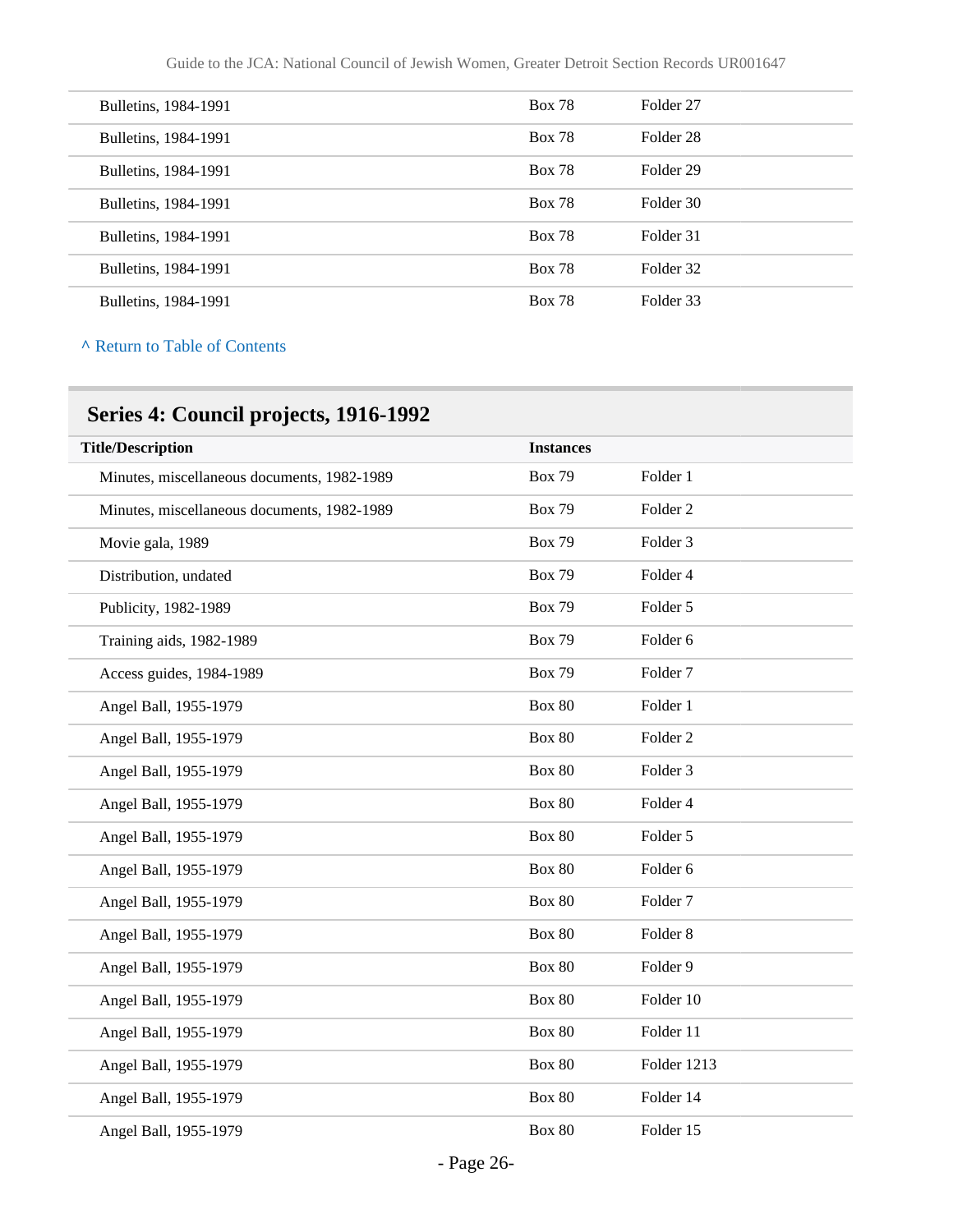| Angel Ball, 1955-1979                                       | <b>Box 80</b> | Folder 16           |
|-------------------------------------------------------------|---------------|---------------------|
| Angel Ball, 1955-1979                                       | <b>Box 80</b> | Folder 17           |
| Angel Ball, 1955-1979                                       | <b>Box 80</b> | Folder 18           |
| Angel Ball, 1955-1979                                       | <b>Box 80</b> | Folder 19           |
| Adopt a school, undated                                     | <b>Box 81</b> | Folder 1            |
| Baldwin, 1985-1989                                          | <b>Box 81</b> | Folder <sub>2</sub> |
| Banners-police, 1985                                        | <b>Box 81</b> | Folder 3            |
| Banners-police, 1985                                        | <b>Box 81</b> | Folder 4            |
| Book Fair, 1980-1982                                        | <b>Box 81</b> | Folder 5            |
| Tutorial, Custer School, 1964-1969                          | <b>Box 81</b> | Folder 6            |
| CASA, Volunteer Case Aide Program, 1980-1986                | <b>Box 81</b> | Folder <sub>7</sub> |
| CASA, Department of Social Services negotiations, 1980-1986 | <b>Box 81</b> | Folder <sub>8</sub> |
| CASA, correspondence, 1980-1986                             | <b>Box 81</b> | Folder 9            |
| CASA, steering committee minutes, 1980-1986                 | <b>Box 81</b> | Folder 10           |
| CASA, in-service training, 1980-1986                        | <b>Box 82</b> | Folder 1            |
| CASA, in-service training, 1980-1986                        | <b>Box 82</b> | Folder <sub>2</sub> |
| CASA, Juvenile Court negotiations, 1980-1986                | <b>Box 82</b> | Folder 3            |
| CASA, publicity, 1980-1986                                  | <b>Box 82</b> | Folder 4            |
| CASA, rosters, 1980-1986                                    | <b>Box 82</b> | Folder 5            |
| CASA, year-end reports, 1980-1986                           | <b>Box 82</b> | Folder 6            |
| Cookbooks, cover, 1987                                      | <b>Box 82</b> | Folder 7            |
| Cookbooks, 1952                                             | <b>Box 82</b> | Folder 8            |
| Cookbooks, minutes, 1980-1991                               | <b>Box 82</b> | Folder 9            |
| Cookbooks, minutes, 1980-1991                               | <b>Box 82</b> | Folder 10           |
| Cookbooks, promotion, 1982                                  | <b>Box 83</b> | Folder 1            |
| Cookbooks, publicity, 1982                                  | <b>Box 83</b> | Folder 2            |
| Cookbooks, underwriting, 1980-1981                          | <b>Box 83</b> | Folder 3            |
| Cookbooks, 1987, 1992                                       | <b>Box 83</b> | Folder 4            |
| Dor L'Dor, 1985-1988                                        | <b>Box 84</b> | Folder 1            |
| Federation Apartments bus, 1971-1987                        | <b>Box 84</b> | Folder 2            |
| Family to Family, 1989-1991                                 | <b>Box 84</b> | Folder 3            |
| Family to Family notebook, 1989-1991                        | <b>Box 84</b> | Folder 4            |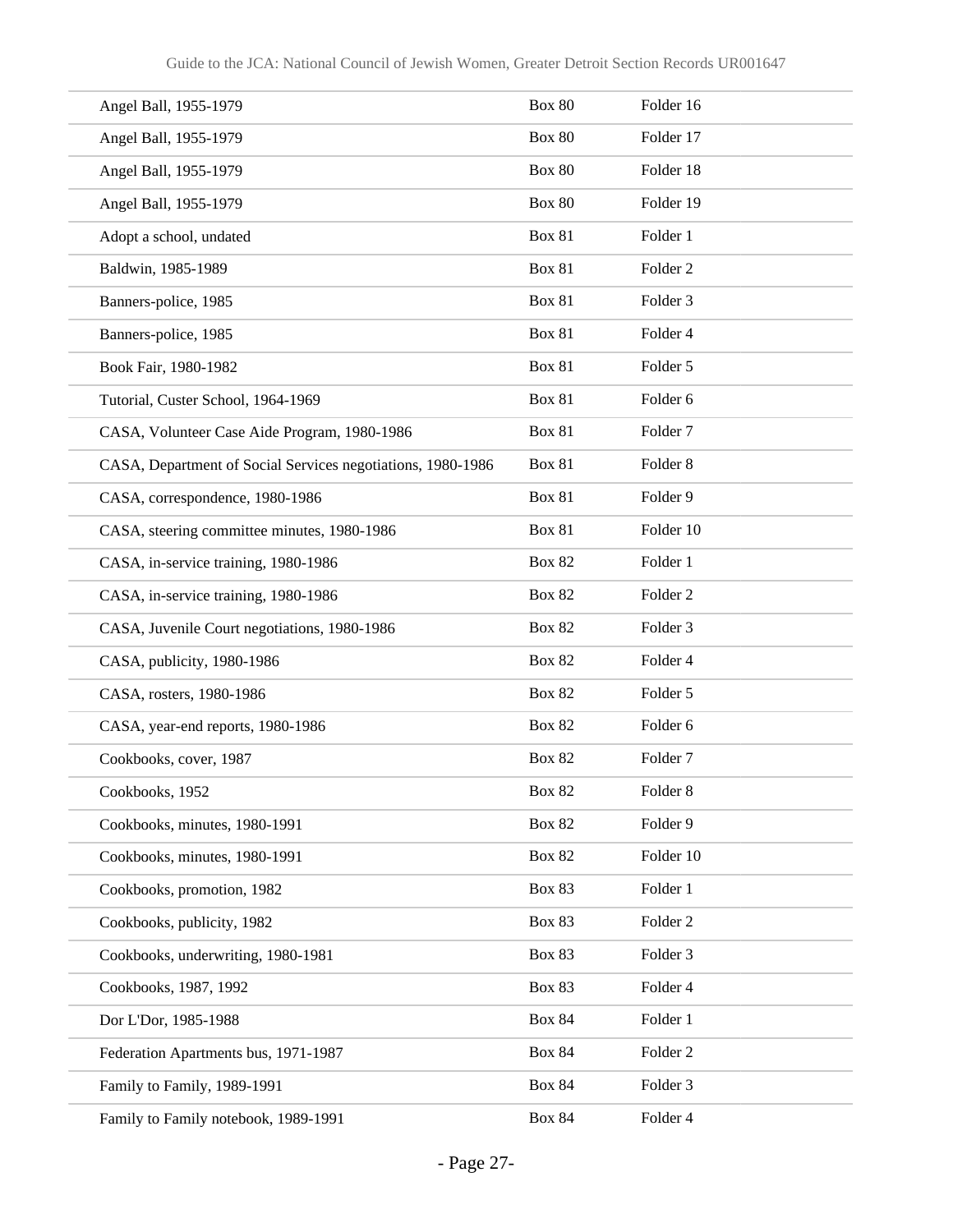| Family to Family notebook, 1989-1991                                         | <b>Box 84</b> | Folder 5            |
|------------------------------------------------------------------------------|---------------|---------------------|
| Family to Family notebook, 1989-1991                                         | <b>Box 84</b> | Folder 6            |
| Family to Family notebook, 1989-1991                                         | <b>Box 84</b> | Folder <sub>7</sub> |
| Education assistance, 1962-1972                                              | <b>Box 85</b> | Folder 1            |
| Education assistance, minutes, 1989-1991                                     | <b>Box 85</b> | Folder <sub>2</sub> |
| Education assistance, paid-up student loans, 1960-1991                       | <b>Box 85</b> | Folder <sub>3</sub> |
| Education assistance, ledger sheets, 1916-1961                               | <b>Box 85</b> | Folder 4            |
| Education assistance, ledger, 1962                                           | <b>Box 85</b> | Folder 5            |
| Fashion Spree, job description and development guides, 1981                  | <b>Box 86</b> | Folder 1            |
| Fashion Spree, beginnings, 1981                                              | <b>Box 86</b> | Folder <sub>2</sub> |
| Fashion Spree, 1982-1986                                                     | <b>Box 86</b> | Folder <sub>3</sub> |
| Fashion Spree, 1982-1986                                                     | <b>Box 86</b> | Folder 4            |
| Fashion Spree, 1982-1986                                                     | <b>Box 86</b> | Folder 5            |
| Fashion Spree, 1982-1986                                                     | <b>Box 86</b> | Folder <sub>6</sub> |
| Fashion Spree, 1982-1986                                                     | <b>Box 86</b> | Folder <sub>7</sub> |
| Fashion Spree, celebrity bag day, 1986                                       | <b>Box 86</b> | Folder <sub>8</sub> |
| Fashion Spree, 1987-1989                                                     | <b>Box 86</b> | Folder 9            |
| Fashion Spree, 1987-1989                                                     | <b>Box 86</b> | Folder 10           |
| Fashion Spree, 1987-1989                                                     | <b>Box 86</b> | Folder 11           |
| Fashion Spree, brochures, 1990-1991                                          | <b>Box 86</b> | Folder 12           |
| Fashion Spree, 1990-1991                                                     | <b>Box 86</b> | Folder 13           |
| Fashion Spree, 1990-1991                                                     | <b>Box 86</b> | Folder 14           |
| Fundraising tours, 1976-1984                                                 | <b>Box 87</b> | Folder 1            |
| Fundraising ad hoc committee, 1979-1992                                      | <b>Box 87</b> | Folder <sub>2</sub> |
| Legal Alternatives for Women (LAW), domestic violence<br>articles, 1971-1977 | <b>Box 87</b> | Folder 3            |
| LAW, 1985-1987                                                               | <b>Box 87</b> | Folder 4            |
| LAW, information book, 1984                                                  | <b>Box 87</b> | Folder 5            |
| LAW, volunteer training, meeting with victim, undated                        | <b>Box 87</b> | Folder 6            |
| LAW, volunteer training, meeting with victim, undated                        | <b>Box 87</b> | Folder <sub>7</sub> |
| Meals on Wheels, advisory board minutes, 1972-1978                           | <b>Box 88</b> | Folder 1            |
| Meals on Wheels, bulletin releases, 1973                                     | <b>Box 88</b> | Folder <sub>2</sub> |

Meals on Wheels, client information, route sheets, 1974-1975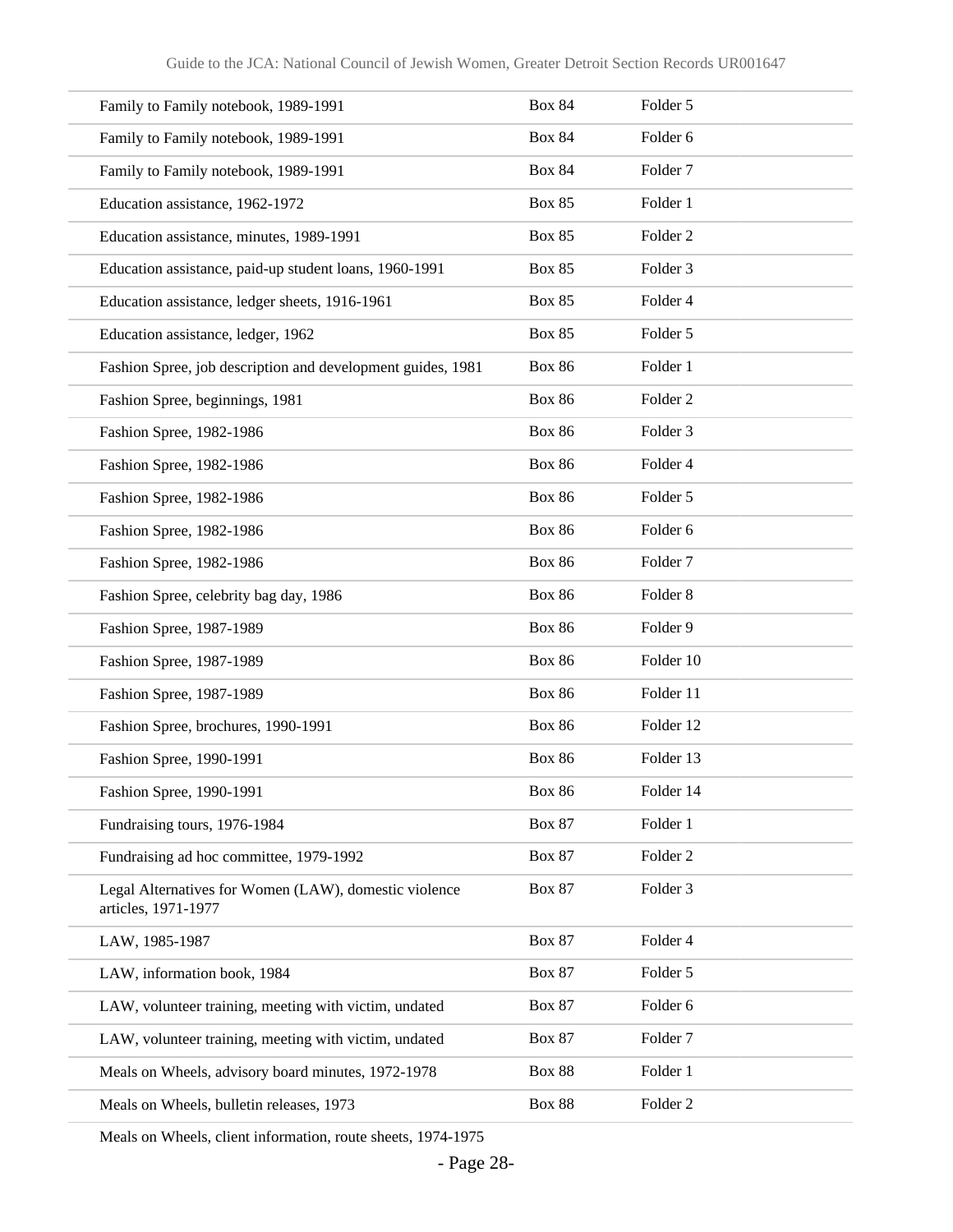|                                                               | <b>Box 88</b> | Folder 3            |
|---------------------------------------------------------------|---------------|---------------------|
| Meals on Wheels, correspondence, 1971-1977                    | <b>Box 88</b> | Folder 4            |
| Meals on Wheels, evaluation reports, 1973-1976                | <b>Box 88</b> | Folder 5            |
| Meals on Wheels, history, research, 1973                      | <b>Box 88</b> | Folder 6            |
| Meals on Wheels, insurance, 1973                              | <b>Box 88</b> | Folder <sub>7</sub> |
| Meals on Wheels, policy, 1975                                 | <b>Box 88</b> | Folder <sub>8</sub> |
| Meals on Wheels, publicity, flyers, 1973-1974                 | <b>Box 88</b> | Folder 9            |
| Meals on Wheels, reports on aids to aging, 1973-1974          | <b>Box 88</b> | Folder 10           |
| Meals on Wheels, printed forms, samples, 1973                 | <b>Box 88</b> | Folder 11           |
| Meals on Wheels, treasurer's reports, fee sheets, 1973-1979   | <b>Box 88</b> | Folder 12           |
| Meals on Wheels, volunteer route sheets, 1976-1977            | <b>Box 88</b> | Folder 13           |
| Meals on Wheels, minutes, 1981-1991                           | <b>Box 89</b> | Folder 1            |
| Meals on Wheels, minutes, 1981-1991                           | <b>Box 89</b> | Folder <sub>2</sub> |
| Meals on Wheels, steering committee minutes, 1973-1988        | <b>Box 89</b> | Folder 3            |
| Meals on Wheels, steering committee minutes, 1973-1988        | <b>Box 89</b> | Folder 4            |
| Meals on Wheels, steering committee lists, 1980-1990          | <b>Box 89</b> | Folder 5            |
| Meals on Wheels, volunteer instructions, correspondence, 1973 | <b>Box 89</b> | Folder <sub>6</sub> |
| Older American Project, 1972                                  | <b>Box 89</b> | Folder <sub>7</sub> |
| Operation Friendship, Wayne County, 1960-1977                 | <b>Box 89</b> | Folder <sub>8</sub> |
| Operation Friendship, Oakland County, undated                 | <b>Box 89</b> | Folder 9            |
| Operation Friendship, Wayne-Oakland resume, 1974              | <b>Box 90</b> | Folder 1            |
| Orchards Book of Honor, 1962                                  | <b>Box 90</b> | Folder <sub>2</sub> |
| Orchards, 1959-1961                                           | <b>Box 90</b> | Folder 3            |
| Orchards, 1959-1961                                           | <b>Box 90</b> | Folder 4            |
| Orchards, 1959-1961                                           | <b>Box 90</b> | Folder 5            |
| Orchards, 1962-1969                                           | <b>Box 91</b> | Folder 1            |
| Orchards, 1962-1969                                           | <b>Box 91</b> | Folder <sub>2</sub> |
| Orchards, 1962-1969                                           | <b>Box 91</b> | Folder 3            |
| Orchards, 1962-1969                                           | <b>Box 91</b> | Folder 4            |
| Orchards, 1962-1969                                           | <b>Box 91</b> | Folder 5            |
| Orchards, 1962-1969                                           | <b>Box 91</b> | Folder 6            |
| Orchards, 1962-1969                                           | <b>Box 91</b> | Folder <sub>7</sub> |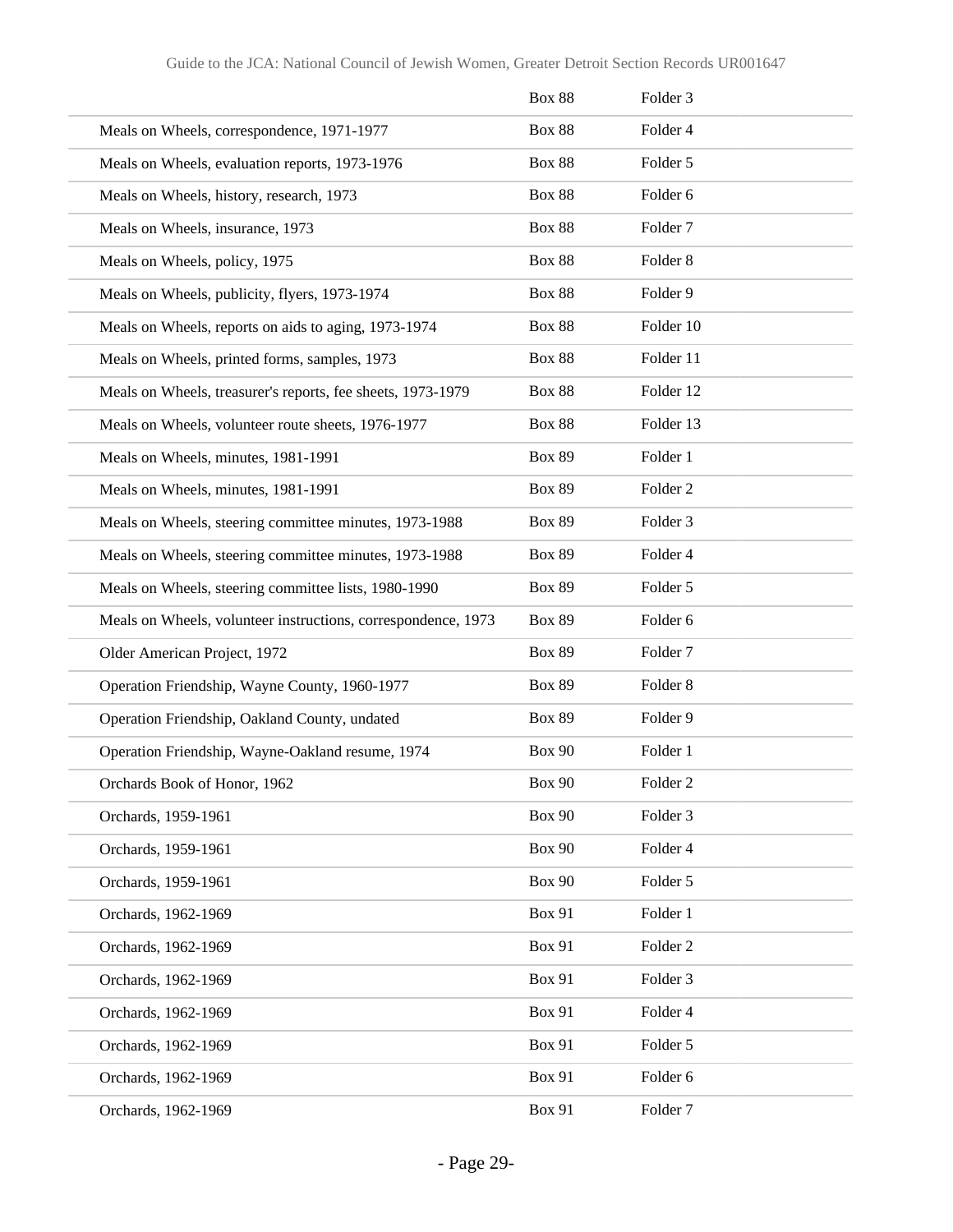| Orchards, 1962-1969                                | <b>Box 91</b> | Folder <sub>8</sub> |
|----------------------------------------------------|---------------|---------------------|
| Orchards, 1970-1979                                | <b>Box 92</b> | Folder 1            |
| Orchards, 1970-1979                                | <b>Box 92</b> | Folder <sub>2</sub> |
| Orchards, 1970-1979                                | <b>Box 92</b> | Folder <sub>3</sub> |
| Orchards, 1970-1979                                | <b>Box 92</b> | Folder 4            |
| Orchards, 1970-1979                                | <b>Box 92</b> | Folder 5            |
| Orchards, 1970-1979                                | <b>Box 92</b> | Folder 6            |
| Orchards, 1970-1979                                | <b>Box 92</b> | Folder <sub>7</sub> |
| Orchards, 1970-1979                                | <b>Box 92</b> | Folder <sub>8</sub> |
| Orchards, 1970-1979                                | <b>Box 92</b> | Folder 9            |
| Orchards, 1970-1979                                | <b>Box 92</b> | Folder 10           |
| Orchards, 1980-1982                                | <b>Box 93</b> | Folder 1            |
| Orchards, 1980-1982                                | <b>Box 93</b> | Folder <sub>2</sub> |
| Orchards, 1980-1982                                | <b>Box 93</b> | Folder <sub>3</sub> |
| Orchards, 1980-1982                                | <b>Box 93</b> | Folder 4            |
| Orchards, 1980-1982                                | <b>Box 93</b> | Folder 5            |
| Orchards, 1980-1982                                | <b>Box 93</b> | Folder 6            |
| Orchards, 1980-1982                                | <b>Box 93</b> | Folder <sub>7</sub> |
| Orchards, 1980-1982                                | <b>Box 93</b> | Folder <sub>8</sub> |
| Orchards, 1983-1990                                | <b>Box 94</b> | Folder 1            |
| Orchards, 1983-1990                                | <b>Box 94</b> | Folder <sub>2</sub> |
| Orchards, 1983-1990                                | <b>Box 94</b> | Folder 3            |
| Orchards, 1983-1990                                | <b>Box 94</b> | Folder 4            |
| Orchards, 1983-1990                                | <b>Box 94</b> | Folder 5            |
| Orchards, 1983-1990                                | <b>Box 94</b> | Folder 6            |
| Orchards, 1983-1990                                | <b>Box 94</b> | Folder <sub>7</sub> |
| History notebook, plaques, various dates           | <b>Box 95</b> | Item 1              |
| Senior activities: 12th Street center, 1945-1955   | <b>Box 96</b> | Item 1              |
| Senior activities: 12th Street center, 1945-1955   | <b>Box 96</b> | Item 2              |
| Senior activities: older adult Camp Tamarack, 1961 | <b>Box 96</b> | Item 3              |
| Senior activities: older adult lounge, 1957-1959   | <b>Box 96</b> | Item 4              |
| Senior activities: Receiving hospital, 1960-1969   | <b>Box 96</b> | Item 5              |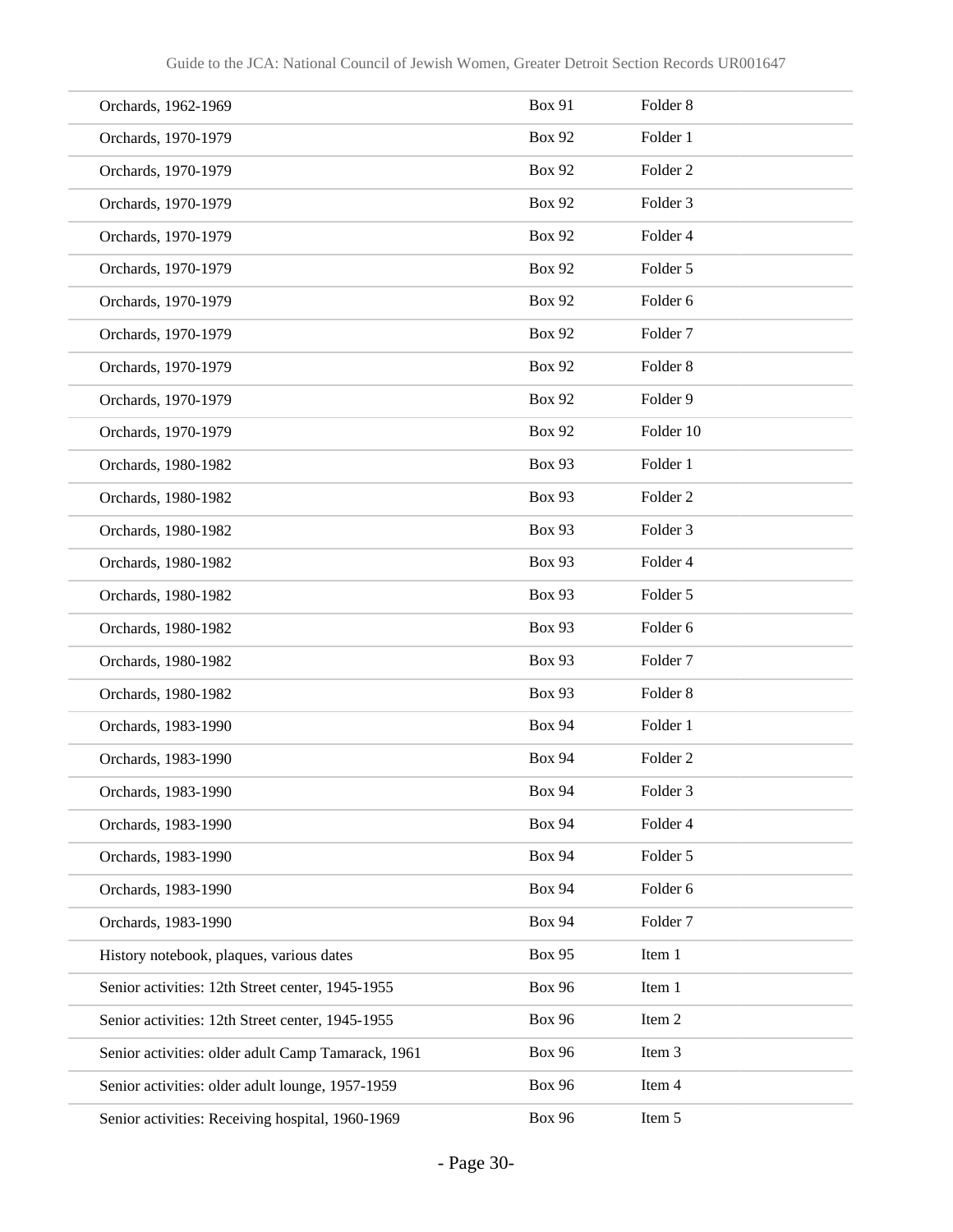| Senior activities: SPARC, 1987                                        | <b>Box 96</b>  | Item 6  |
|-----------------------------------------------------------------------|----------------|---------|
| Senior activities: USO, 1963                                          | <b>Box 96</b>  | Item 7  |
| Senior activities: yearbooks, 1947, 1951, 1953                        | <b>Box 96</b>  | Item 8  |
| Service to the foreign born, 1941-1964                                | <b>Box 96</b>  | Item 9  |
| Audiology, 1986-1987                                                  | <b>Box 96</b>  | Item 10 |
| Burnie Bird, 1979-1985                                                | <b>Box 96</b>  | Item 11 |
| Save the Children Foundation, 1941-1944                               | <b>Box 96</b>  | Item 12 |
| Sesame Street, 1969-1973                                              | <b>Box 96</b>  | Item 13 |
| Single Parent Awareness Caring Exchange (SPACE), budget,<br>1979-1984 | <b>Box 97</b>  | Item 1  |
| SPACE, children's forum, 1983                                         | <b>Box 97</b>  | Item 2  |
| SPACE, correspondence, 1981-1984                                      | <b>Box 97</b>  | Item 3  |
| SPACE, family camp weekend, 1980                                      | <b>Box 97</b>  | Item 4  |
| SPACE, forum, 1981                                                    | <b>Box 97</b>  | Item 5  |
| SPACE, steering committee minutes, 1980-1985                          | <b>Box 97</b>  | Item 6  |
| SPACE, steering committee minutes, 1980-1985                          | <b>Box 97</b>  | Item 7  |
| SPACE, minutes, 1983-1991                                             | <b>Box 97</b>  | Item 8  |
| SPACE, minutes, 1983-1991                                             | <b>Box 97</b>  | Item 9  |
| SPACE, various documents, 1979-1991                                   | <b>Box 98</b>  | Item 1  |
| SPACE, various documents, 1979-1991                                   | <b>Box 98</b>  | Item 2  |
| SPACE, publicity, 1981                                                | <b>Box 98</b>  | Item 3  |
| SPACE, retreat, 1982-1987                                             | <b>Box 98</b>  | Item 4  |
| SPACE, retreat, 1982-1987                                             | <b>Box 98</b>  | Item 5  |
| SPACE, retreat, 1982-1987                                             | <b>Box 98</b>  | Item 6  |
| SPACE, retreat, 1982-1987                                             | <b>Box 98</b>  | Item 7  |
| SPACE, symposiums, 1982-1985                                          | <b>Box 98</b>  | Item 8  |
| SPACE, symposiums, 1982-1985                                          | <b>Box 98</b>  | Item 9  |
| SPACE, symposiums, 1982-1985                                          | <b>Box 98</b>  | Item 10 |
| SPACE, Tamarack weekend, 1979                                         | <b>Box 98</b>  | Item 11 |
| SPACE, newsletters, 1978-1985                                         | <b>Box 99</b>  | Item 1  |
| SPACE, newsletters, 1986-1991                                         | <b>Box 99</b>  | Item 2  |
| Thrift Shop, flyers, undated                                          | <b>Box 100</b> | Item 1  |
|                                                                       |                |         |

Thrift Shop, history, undated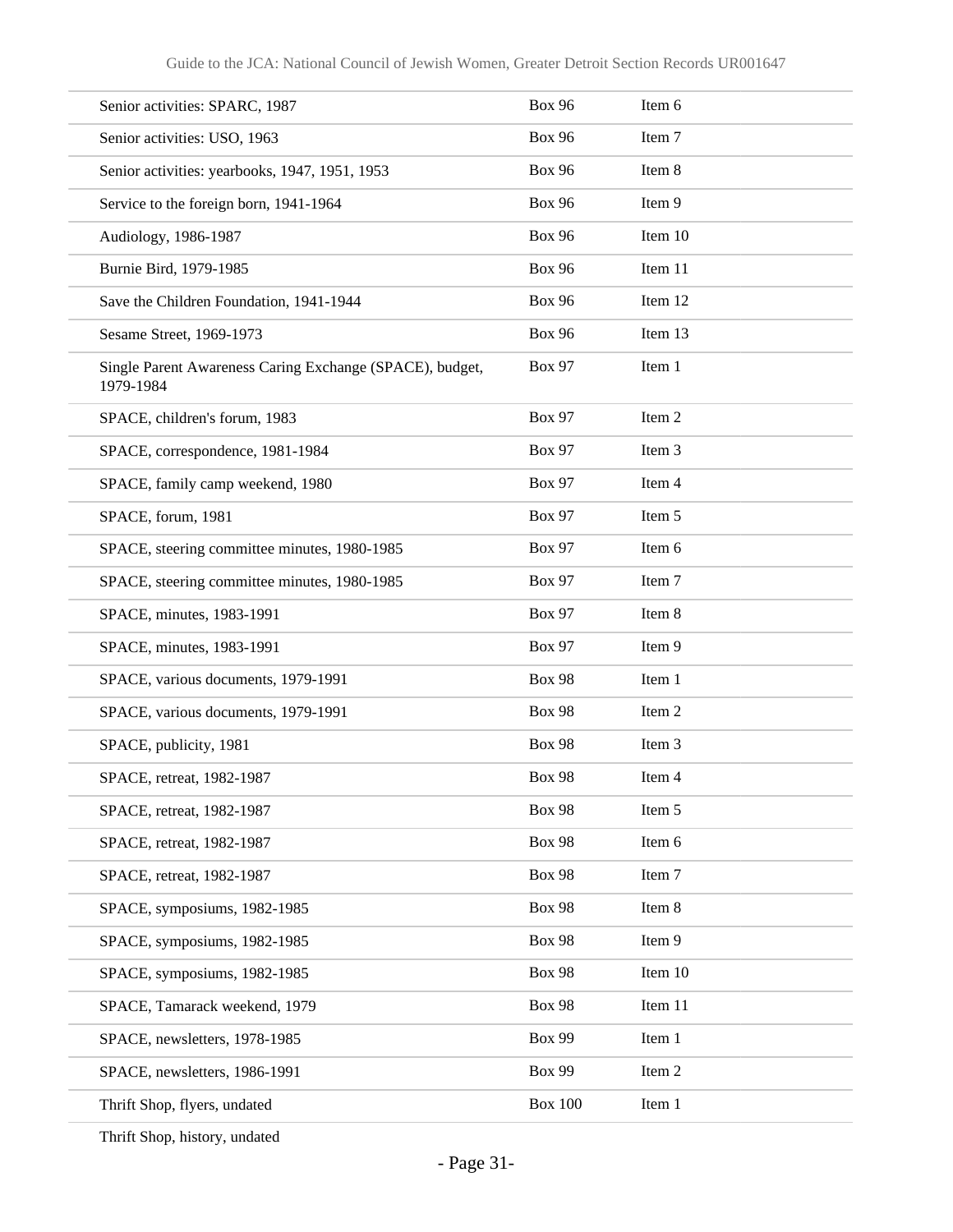|                                                                             | <b>Box 100</b> | Item 2  |
|-----------------------------------------------------------------------------|----------------|---------|
| Thrift Shop, insurance, undated                                             | <b>Box 100</b> | Item 3  |
| Thrift Shop, building permits and leases, 1984-1986                         | <b>Box 100</b> | Item 4  |
| Thrift Shop, policies, undated                                              | <b>Box 100</b> | Item 5  |
| Thrift Shop, reports and minutes, undated                                   | <b>Box 100</b> | Item 6  |
| Thrift Shop, reports and minutes, undated                                   | <b>Box 100</b> | Item 7  |
| Thrift Shop, reports and minutes, undated                                   | <b>Box 100</b> | Item 8  |
| Thrift Shop, resale publicity, 1948-1985                                    | <b>Box 100</b> | Item 9  |
| Thrift Shop, tax inquiries, undated                                         | <b>Box 100</b> | Item 10 |
| Up and Out, minutes and flyers, 1985-1988                                   | <b>Box 101</b> | Item 1  |
| Up and Out, minutes and flyers, 1985-1988                                   | <b>Box 101</b> | Item 2  |
| Up and Out, minutes and flyers, 1985-1988                                   | <b>Box 101</b> | Item 3  |
| Up and Out, minutes and flyers, 1985-1988                                   | <b>Box 101</b> | Item 4  |
| Women, Infants and Children's Services (WICS), 1965-1980                    | <b>Box 101</b> | Item 5  |
| Victim Service Council, history, 1984-1987                                  | <b>Box 102</b> | Item 1  |
| Victim Service Council, information, correspondence, statistics,<br>undated | <b>Box 102</b> | Item 2  |
| Victim Service Council, minutes, 1984-1987                                  | <b>Box 102</b> | Item 3  |
| Victim Service Council, reference articles, undated                         | <b>Box 102</b> | Item 4  |
| Council history, undated                                                    | <b>Box 102</b> | Item 5  |

#### Part 3

## **Series 1: General Office Files, 1990-2004**

| <b>Title/Description</b>                                  | <b>Instances</b> |                     |
|-----------------------------------------------------------|------------------|---------------------|
| Adventures in Reading program, 1996, 1999                 | <b>Box 103</b>   | Folder 1            |
| Annual report, 1991-1992                                  | <b>Box 103</b>   | Folder 2            |
| Awards Committee, documents and correspondence, 1991-1999 | <b>Box 103</b>   | Folder 3            |
| Barak Board Retreat, 1992-1999                            | Box 103          | Folder 4            |
| Budget hearings and reviews, 1992-1998                    | Box 103          | Folder 5            |
| Bylaws Committee, minutes and documents, 1992-1998        | Box 103          | Folder 6            |
| CASA project, 1990-1999                                   | <b>Box 103</b>   | Folder <sub>7</sub> |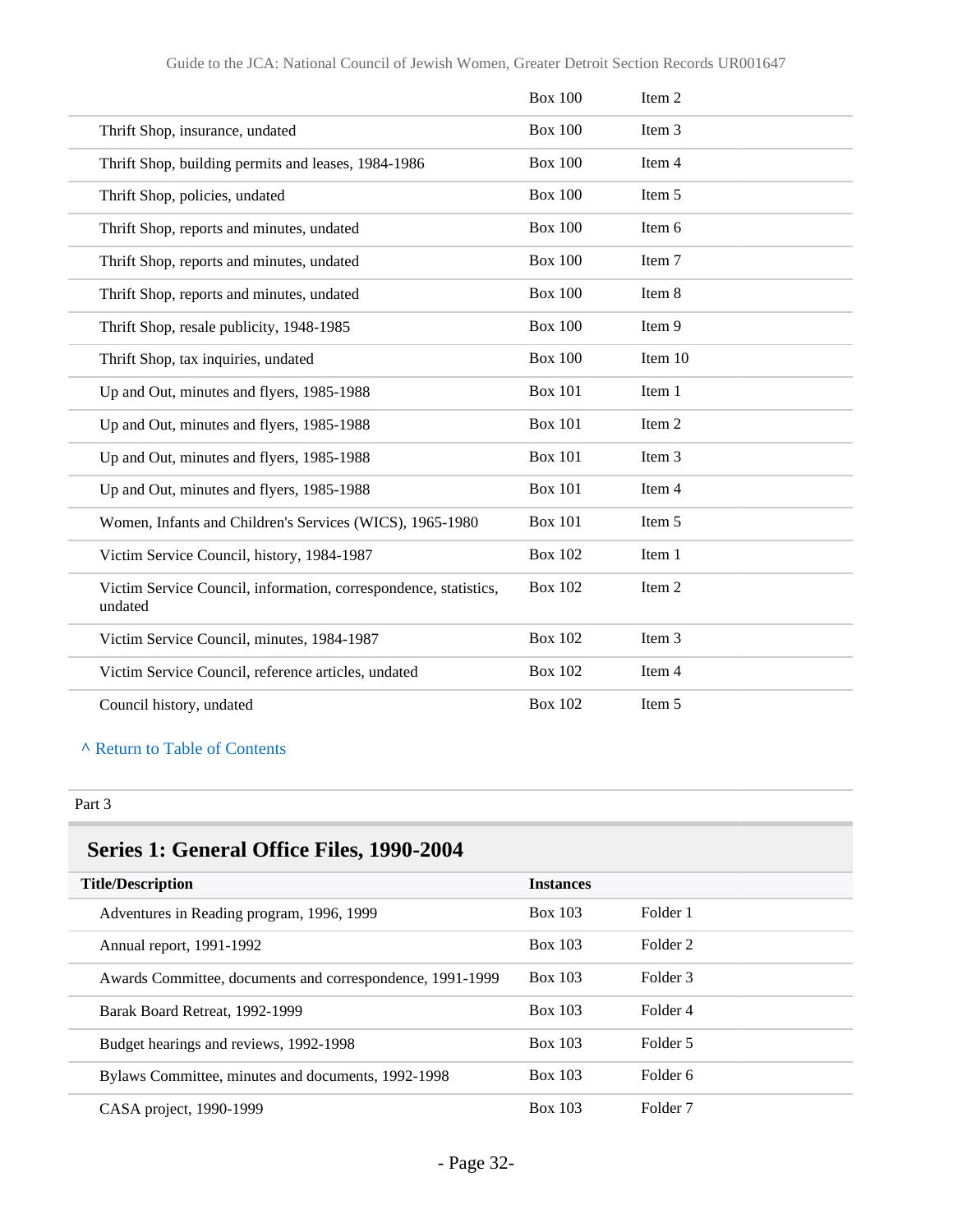| College Fair Committee, 1996-1998                               | <b>Box 103</b> | Folder <sub>8</sub> |
|-----------------------------------------------------------------|----------------|---------------------|
| Community Service Review and Evaluation Committee,<br>1992-1999 | <b>Box 103</b> | Folder 9            |
| Cookbook project, 1992-1996                                     | <b>Box 103</b> | Folder 10           |
| Day of the Working Parent, 1993                                 | <b>Box 103</b> | Folder 11           |
| Domestic violence prevention programs, 1996-2001                | <b>Box 103</b> | Folder 12           |
| Education Assistance Committee, 1992-1995                       | <b>Box 103</b> | Folder 13           |
| Fashion Spree Committee, 1992-1995                              | <b>Box 103</b> | Folder 14           |
| Finance Committee, 1992-1999                                    | <b>Box 104</b> | Folder 1            |
| Fundraising Committee, 1992-1996                                | <b>Box 104</b> | Folder <sub>2</sub> |
| Hakol and Business and Professional Committee, 1993             | <b>Box 104</b> | Folder <sub>3</sub> |
| HIPPY program, 1990-1998                                        | <b>Box 104</b> | Folder 4            |
| Human Resources Committee, 1990-2004                            | <b>Box 104</b> | Folder 5            |
| Insurance Committee, 1992-1994                                  | <b>Box 104</b> | Folder 6            |
| Jewish News on Tape program, 1992-1999                          | <b>Box 104</b> | Folder <sub>7</sub> |
| Joint Women's Day, 1997                                         | <b>Box 104</b> | Folder <sub>8</sub> |
| Just for Kids Committee, 1997-1998                              | <b>Box 104</b> | Folder 9            |
| Meals on Wheels Committee, 1992-1999                            | <b>Box 104</b> | Folder 10           |
| Meals on Wheels fundraiser, 1997                                | <b>Box 104</b> | Folder 11           |
| Membership Committee, 1992-1999                                 | <b>Box 104</b> | Folder 12           |
| Name fund agreement, Frankel Education Assistance Fund,<br>1991 | <b>Box 104</b> | Folder 13           |
| NCJW national centennial, 1992-1995                             | <b>Box 104</b> | Folder 14           |
| NCJW week, 1992-1998                                            | <b>Box 104</b> | Folder 15           |
| News clippings, 1992-1998                                       | <b>Box 104</b> | Folder 16           |
| Nominating Committee, 1991-1998                                 | <b>Box 105</b> | Folder 1            |
| Passport to Israel program, 1994-1997                           | <b>Box 105</b> | Folder <sub>2</sub> |
| Personnel practices, 1990-1996                                  | <b>Box 105</b> | Folder 3            |
| President's meeting, 1993, 1994                                 | <b>Box 105</b> | Folder 4            |
| Press releases and clippings, 1992-1998                         | <b>Box 105</b> | Folder 5            |
| Program Committee, opening meeting, 1992-1999                   | <b>Box 105</b> | Folder 6            |
| Program Committee, installation, 1992-1999                      | <b>Box 105</b> | Folder <sub>7</sub> |
| Program Committee, mini-series, 1987-2000                       | <b>Box 105</b> | Folder 8            |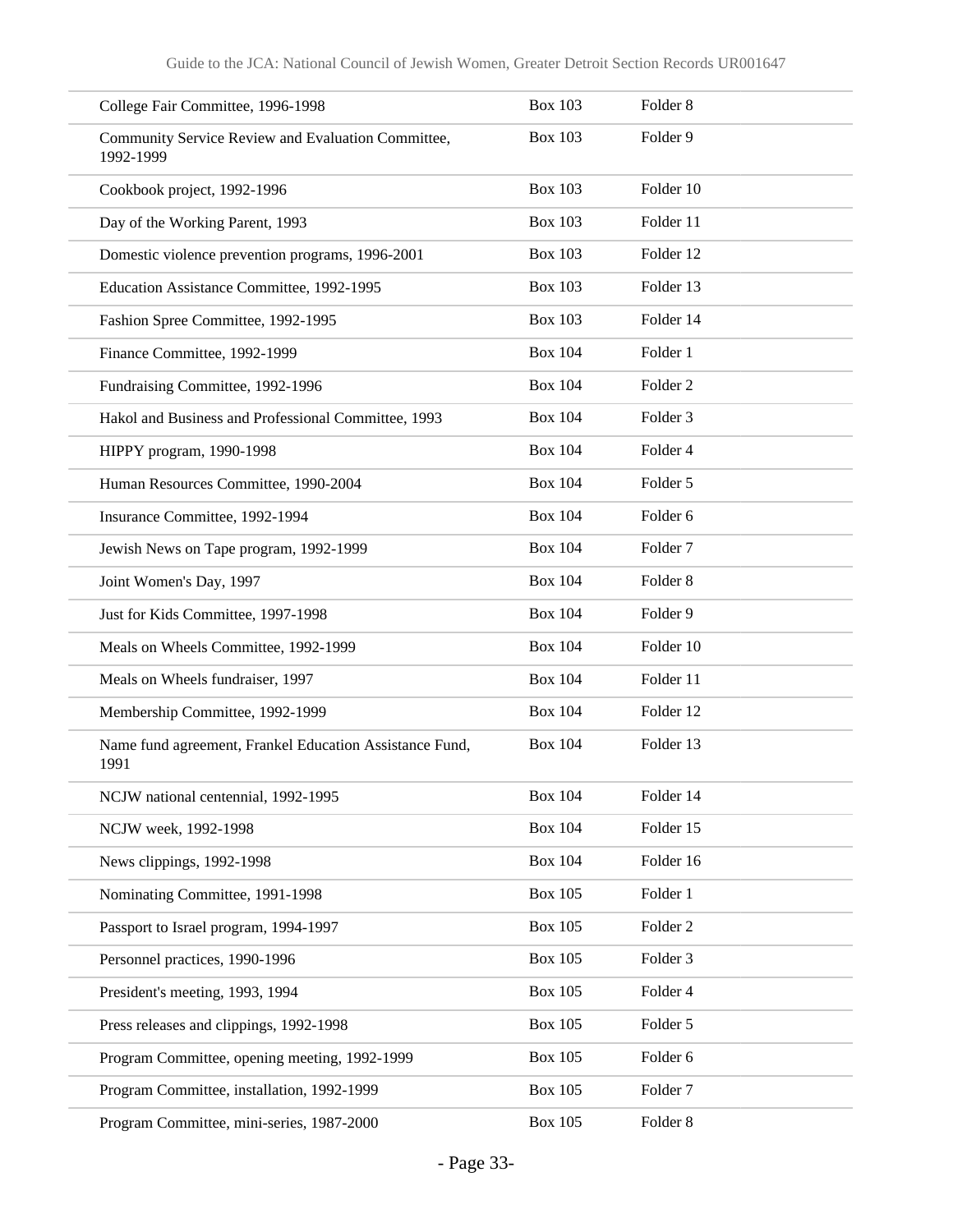| Program support, 1992                                            | <b>Box 105</b> | Folder 9            |
|------------------------------------------------------------------|----------------|---------------------|
| Project Development-New Projects Committee, 1985-2000            | <b>Box 105</b> | Folder 10           |
| Project Friendship, with Kadima, 1997-1998                       | <b>Box 105</b> | Folder 11           |
| Public Affairs, flyers and clippings, 1992-2004                  | <b>Box 105</b> | Folder 12           |
| Public Relations Committee, 1980s-1998                           | <b>Box 105</b> | Folder 13           |
| Safe Place program, 1992-1998                                    | <b>Box 105</b> | Folder 14           |
| SPACE, newsletter, 1992-1994                                     | <b>Box 105</b> | Folder 15           |
| SPACE, newsletter, 1995-1998                                     | <b>Box 105</b> | Folder 16           |
| SPACE, steering committee, 1978-1989                             | <b>Box 106</b> | Folder 1            |
| SPACE, steering committee, 1991-1992                             | <b>Box 106</b> | Folder <sub>2</sub> |
| SPACE, steering committee, 1990-2000                             | <b>Box 106</b> | Folder <sub>3</sub> |
| State Public Affairs Committee, 1992-1999                        | <b>Box 106</b> | Folder 4            |
| Strategic Planning Committee, 1991-2000                          | <b>Box 106</b> | Folder 5            |
| Thrift Shop Steering Committee, minutes, documents,<br>1991-1999 | <b>Box 106</b> | Folder 6            |
| Tribute Committee, 1999, 2004                                    | <b>Box 106</b> | Folder <sub>7</sub> |
| Up and Out Committee, minutes, documents, 1992-1999              | <b>Box 106</b> | Folder <sub>8</sub> |
| Vice President's meetings, 1992                                  | <b>Box 106</b> | Folder 9            |
| Vice President's meetings, 1993                                  | <b>Box 106</b> | Folder 10           |
| Vice President's meetings, 1994                                  | <b>Box 106</b> | Folder 11           |
| Vice President's meetings, 1995                                  | <b>Box 106</b> | Folder 12           |
| Vice President's meetings, 1996                                  | <b>Box 106</b> | Folder 13           |
| Vice President's meetings, 1997                                  | <b>Box 106</b> | Folder 14           |
| Vice President's meetings, 1998                                  | <b>Box 106</b> | Folder 15           |
| Vice President's meetings, 1999                                  | <b>Box 106</b> | Folder 16           |
| WICS, various documents, 1990s                                   | <b>Box 106</b> | Folder 17           |
| Yad b'Yad, correspondence, 1995                                  | <b>Box 106</b> | Folder 18           |
| Youth Awards Committee, 1997-1998                                | <b>Box 106</b> | Folder 19           |

### **Series 2: National NCJW Convention, 1995-1996**